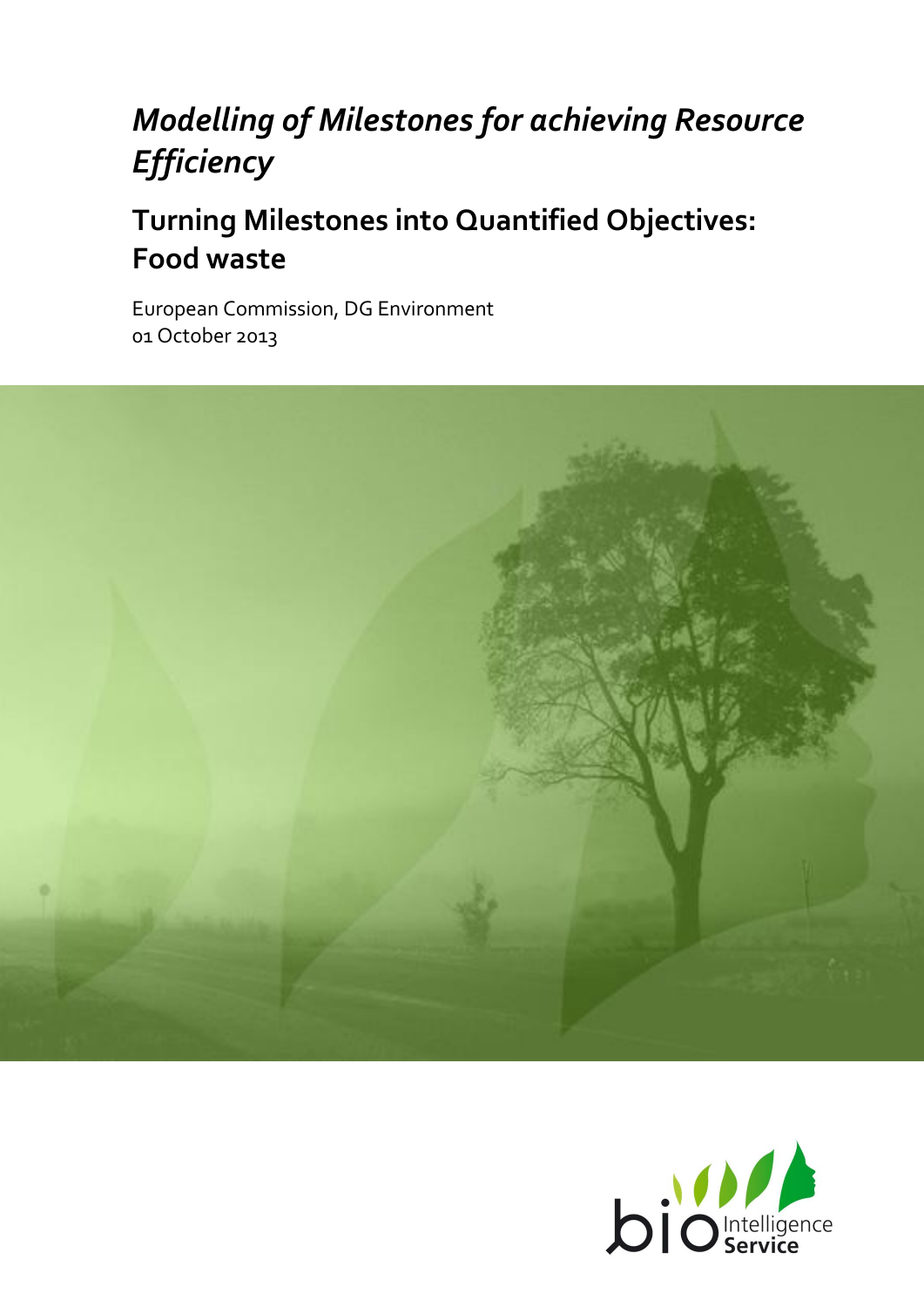# Document information

| <b>CLIENT</b>       | European Commission, DG Environment                                                                                                                                                                                                                                                                                                                                                                                                                                                                                                                           |
|---------------------|---------------------------------------------------------------------------------------------------------------------------------------------------------------------------------------------------------------------------------------------------------------------------------------------------------------------------------------------------------------------------------------------------------------------------------------------------------------------------------------------------------------------------------------------------------------|
| <b>REPORT TITLE</b> | Turning Milestones into Quantified Objectives: Food waste                                                                                                                                                                                                                                                                                                                                                                                                                                                                                                     |
| PROJECT NAME        | Modelling of Milestones for achieving Resource Efficiency                                                                                                                                                                                                                                                                                                                                                                                                                                                                                                     |
| PROJECT TEAM        | BIO Intelligence Service (BIO), Cambridge Econometrics, LEI and<br>the Institute of Social Ecology (SEC)                                                                                                                                                                                                                                                                                                                                                                                                                                                      |
| <b>DATE</b>         | 01 October 2013                                                                                                                                                                                                                                                                                                                                                                                                                                                                                                                                               |
| <b>AUTHORS</b>      | <b>BIO Intelligence Service</b><br><b>Adrian Tan</b><br>Clementine O'Connor<br>Clément Tostivint<br>Shailendra Mudgal<br>LEI<br><b>Martine Rutten</b>                                                                                                                                                                                                                                                                                                                                                                                                         |
| <b>KEY CONTACTS</b> | <b>Adrian Tan</b><br>adrian.tan@biois.com<br>Or<br>Clementine O'Connor<br>clementine.oconnor@biois.com                                                                                                                                                                                                                                                                                                                                                                                                                                                        |
| <b>DISCLAIMER</b>   | The project team does not accept any liability for any direct or<br>indirect damage resulting from the use of this report or its<br>content.<br>The information and views in this report are those of the<br>authors and do not necessarily reflect the official opinion of<br>the Commission. The Commission does not guarantee the<br>accuracy of the data included in this study. Neither the<br>Commission nor any person acting on the Commission's behalf<br>may be held responsible for the use which be made of the<br>information contained therein. |

### **Please cite this publication as:**

BIO Intelligence Service (2013) Modelling of Milestones for achieving Resource Efficiency, Turning Milestones into Quantified Objectives: Food waste. Prepared for the European Commission, DG Environment.

*Photo credit:* cover @ Per Ola Wiberg ©BIO Intelligence Service 2013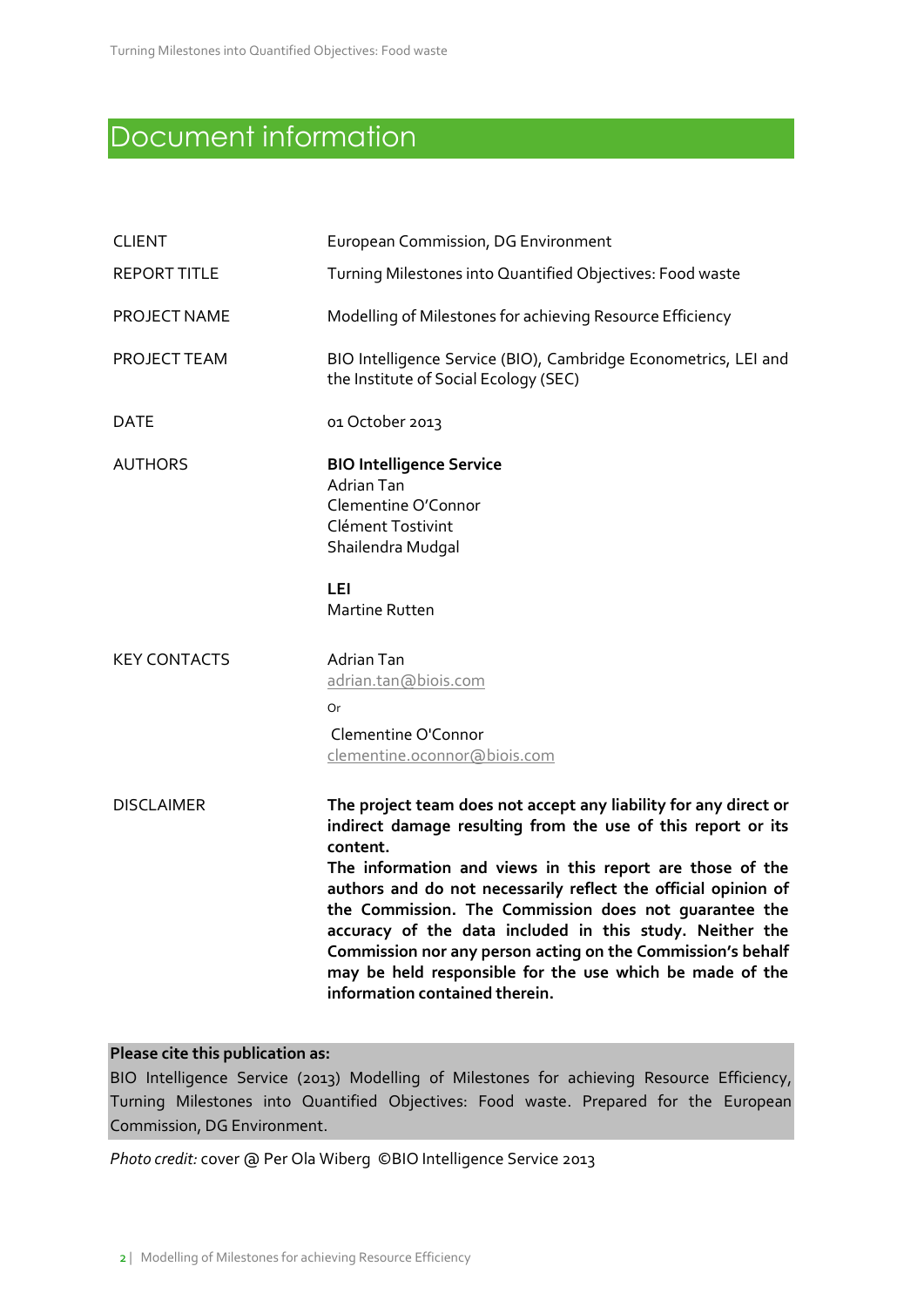# **1.1 Introduction**

The European Commission's Roadmap to a Resource Efficient Europe<sup>1</sup> provides a framework for future actions and milestones for resource efficiency to be met by 2020. Each of the milestones in the Roadmap suggests possible indicators that could be used to track progress of resource efficiency in the EU.

This document is a summary of the analysis performed in relation to potentially setting a target for food waste reduction. In the Roadmap, the milestone related to food proposes that by 2020, *"disposal of edible food waste should have been halved in the EU."* While the milestone is set on disposal of edible food waste in the EU, the food chain is global and changes in the diet and thus demands of consumers in Europe will impact production and thus resource inputs worldwide.

In the analysis document accompanying the Roadmap (Annex 6), a more specific version of the milestone was proposed for 2020:

### *Decrease of edible food waste in households, retailers, and catering by 50% in the EU.*

This clarifies indicates that any quantified indicator used to track progress of this milestone should focus on:

- **food intended for human consumption;**
- **o** of which only the edible fraction;
- $\blacksquare$  the final stages of the supply chain beginning with retail.

This document sets out to define food waste, investigate how best it can be measured and provides a first assessment of the impacts of setting a food waste reduction target in the EU.

# **1.2 Background on food waste**

A significant amount of food suitable for human consumption is unnecessarily discarded (179 kg per capita in the EU27<sup>2</sup>, with evidence showing that over 60% of it may be avoidable<sup>3</sup>). Reducing food waste is a key lever for improving resource efficiency in the food system.

<span id="page-2-0"></span>The definition of food waste is a topic under significant discussion this year. The Preparatory Study (2010), Parfitt et al. (2010)<sup>4</sup> and the FAO point to differing definitions currently in use, and the resulting difficulty comparing data across the  $EU^5$ .

Bio-waste is defined in the Directive 2008/98/EC as biodegradable garden and park waste, food and kitchen waste from households, restaurants, caterers and retail premises, and comparable waste from food processing plants. Food waste forms a fraction thereof, though there is not yet a

<sup>&</sup>lt;sup>5</sup> FAO(2012) Food Wastage Footprint: An environmental accounting of food loss and waste - Concept Note



 $^{\text{1}}$  European Commission (2011) Roadmap to a Resource Efficient Europe, COM (2011) 571.

<sup>&</sup>lt;sup>2</sup> BIO Intelligence Service (2010) Preparatory study on food waste across EU27

<sup>&</sup>lt;sup>3</sup> WRAP (2009) Household food and drink waste in the UK

<sup>4</sup> Parfitt, J., Barthel, M. & Macnaughton, S. (2010) Food waste within food supply chains: quantification and potential for change to 2050, Phil. Trans. R. Soc., vol. 365, pp. 3065-3081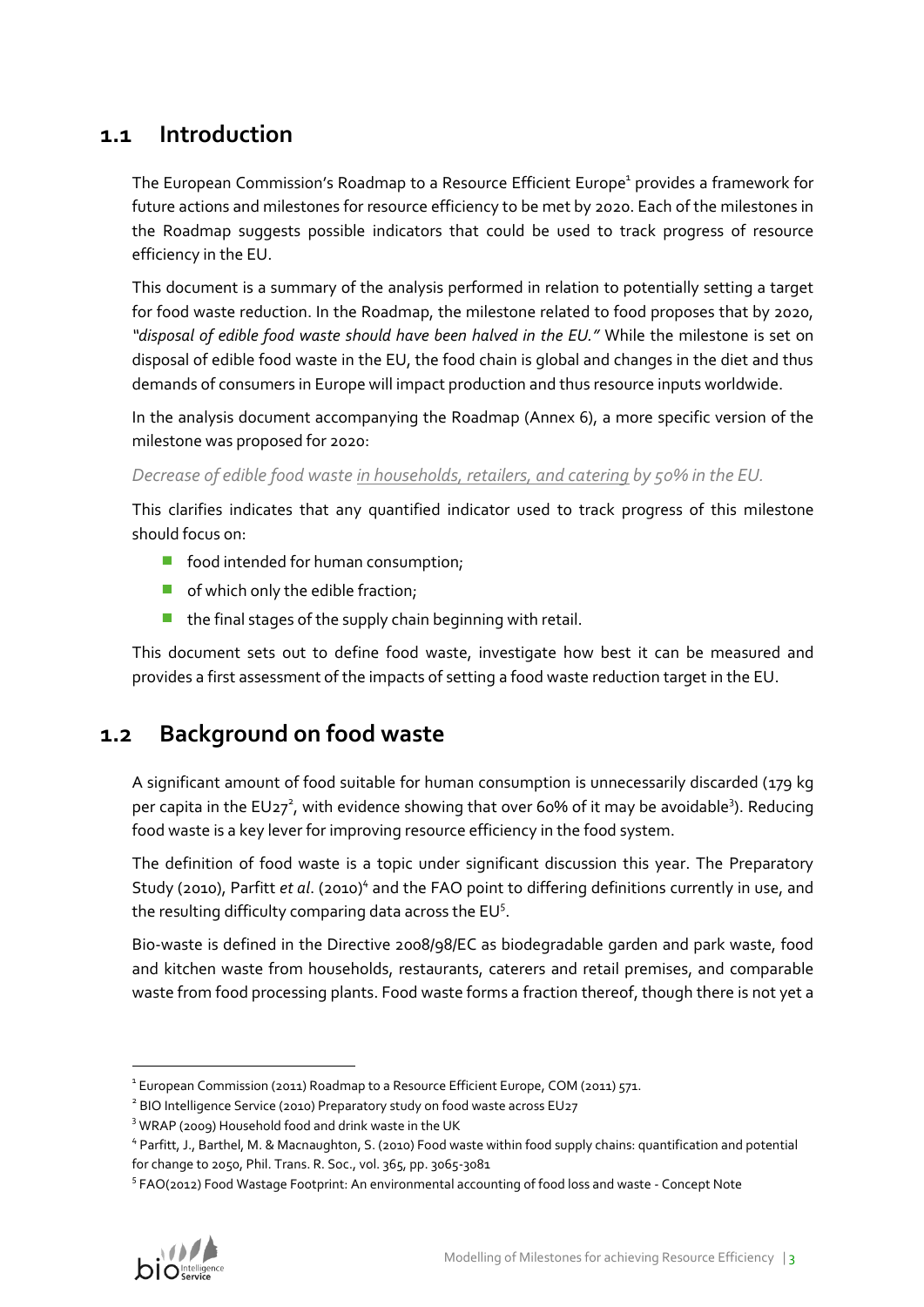legal definition of food waste. The food loss/waste distinction and edibility are key aspects to consider.

#### **Food losses and waste**

Food loss, according to the final draft of the FAO definitions currently in circulation (March 2013), refers to food that during its movement along the food supply chain gets spilled, spoilt or otherwise lost or incurs reduction of quality before it reaches its final product or retail stage. Food loss is the unintended result of the process or the institutional/ legal framework. Food waste, according to the working definition to be finalised by the FUSIONS project by the end of 2013<sup>6</sup>, refers to food intended for human consumption that is discarded, whether through negligence, choice or economic necessity. Food waste can occur at all stages of the food supply chain from farm to fork, whereas losses are mostly limited to the pre-sale phases. Given the focus of the milestone on food waste in households, retail and catering towards the consumption end of the supply chain, we will be focusing on food waste (and not food loss) in this document.

#### **Edible and non-edible food waste**

Food waste (in a broad sense) can be both edible and inedible. Edible food waste refers to food that is normally eaten and can be digested by humans. Inedible food waste refers to fractions of discarded food that are not normally eaten or digested, such as bones, pineapple and banana skins, eggshells, etc. From a quantification perspective, it is very burdensome to separate the edible and inedible fractions of food waste because these occur naturally together, both in food preparation and in leftovers. Cultural and regional preferences regarding food exist and change over time, for example the consumption of offal, bread crusts and potato skins. These are nevertheless edible, and the introduction of categories such as "possibly avoidable", based on preferences, may be confusing to consumers and provide justification for unnecessary food waste.

### **1.3 Current targets in the EU**

Besides the Resource Efficiency Roadmap, there is no specific EU policy addressing the issue of food waste. There are however waste policies in place such as the Waste Framework Directive (2008/98/EC) and the Landfill Directive (1999/31/EC). The Landfill Directive sets as a policy target the progressive reduction of biodegradable municipal waste (BMW) going to landfill. The Landfill Directive places an absolute target on the tonnage of BMW that can be land filled by 2006, 2009 and 2016 by linking the quantity permitted to the quantity produced in 1995. Thus, the Directive obliges Member States to reduce the amount of biodegradable waste in landfills by 65% by 2016 compared to 1995 levels. However, the Landfill Directive does not submit countries to binding specifications on methods for disposal of BMW not sent to landfills, a situation which has led most MS to opt for incineration rather than waste prevention, composting or anaerobic digestion.

The Waste Framework Directive forms the backbone of EU waste management legislation, provides basic definitions of key waste management terms and lays out basic waste

 $6$  Working documents not yet publicly available www.eu-fusions.org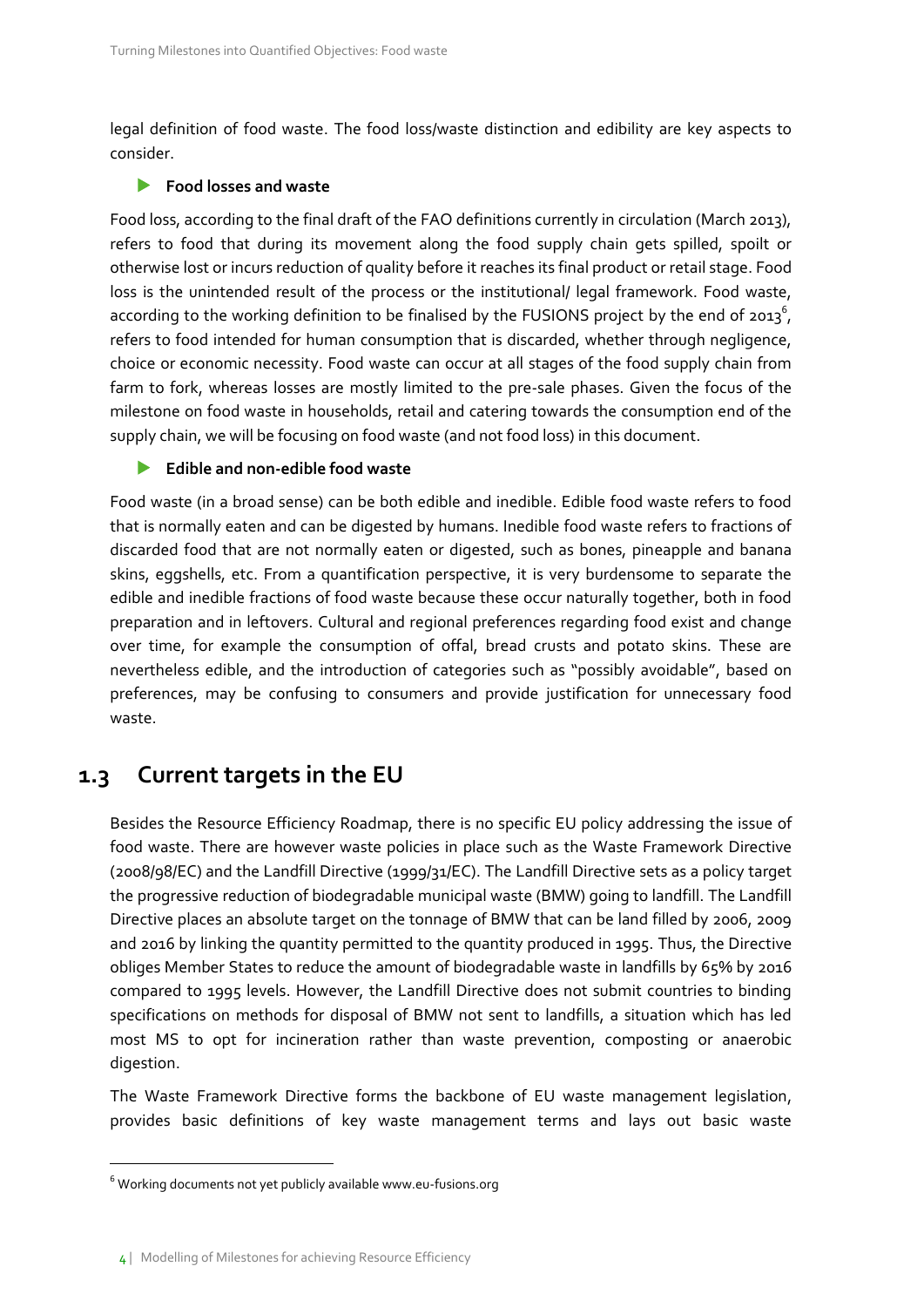management principles. In particular, it sets out a waste management hierarchy to help steer policy towards more favourable waste management principles such as prevention or re-use, and to leave disposal as a last resort. In relation to the waste management hierarchy, reducing food waste is considered a waste prevention action.

The European Parliament passed a resolution in January 2012 calling upon the European Commission and Member States to take "radical measures" to reduce waste from farm to fork by 50% by 2025.

The Waste Framework Directive requires Member States to establish National Waste Prevention Programmes and objectives by December 2013. The European Commission by the end of 2014 is also expected to set waste prevention and decoupling objectives for 2020 based on best practices. Member States have been encouraged to include food waste prevention policies and targets in their National Waste Prevention Programmes. Some Member States have already set targets, though some of these are not official. Key actions taken by some MS are listed below:

- **F** France has already announced its 50% reduction goal of the volume of food waste by 2025, and furthermore proposes a national pact against food waste, signed by a wide range of leading stakeholders to signal their shared commitment.
- In the case of the Netherlands an intermediate target of 20% has been set for 2015.
- $\blacksquare$  In the UK, the Courtauld Commitment develops voluntary, quantified targets over short time spans, working with industry and wider stakeholder partners. The current relevant target is a 4% reduction in household food and drink waste between January 2010 and December 2012, against a 2009 baseline, and a follow-up target will be announced shortly.
- In Sweden, a 20% food waste reduction target for 2020 was suggested, but this was not passed by the government. This will be proposed again as part of their National Waste Prevention Programme to be delivered later in 2013.
- In a recent press release, the Austrian Environment Ministry has proposed a 20% food waste reduction target for 2016, but no baseline year has yet been stated.7

# **1.4 Possible indicators**

Some possible indicators for the reduction of edible food waste along the food chain:

- **Amount of food waste, based on existing Eurostat waste statistics**
- **Amount of food waste, using Eurostat plug-in food waste statistics (currently voluntary)**
- **Amount of food waste and overconsumption (difference between food supply and** nutritional requirement), based on FAOstat

<sup>&</sup>lt;sup>7</sup>[http://www.lebensministerium.at/lebensmittel/kostbare\\_lebensmittel/lebensmittelkostbar.html](http://www.lebensministerium.at/lebensmittel/kostbare_lebensmittel/lebensmittelkostbar.html)

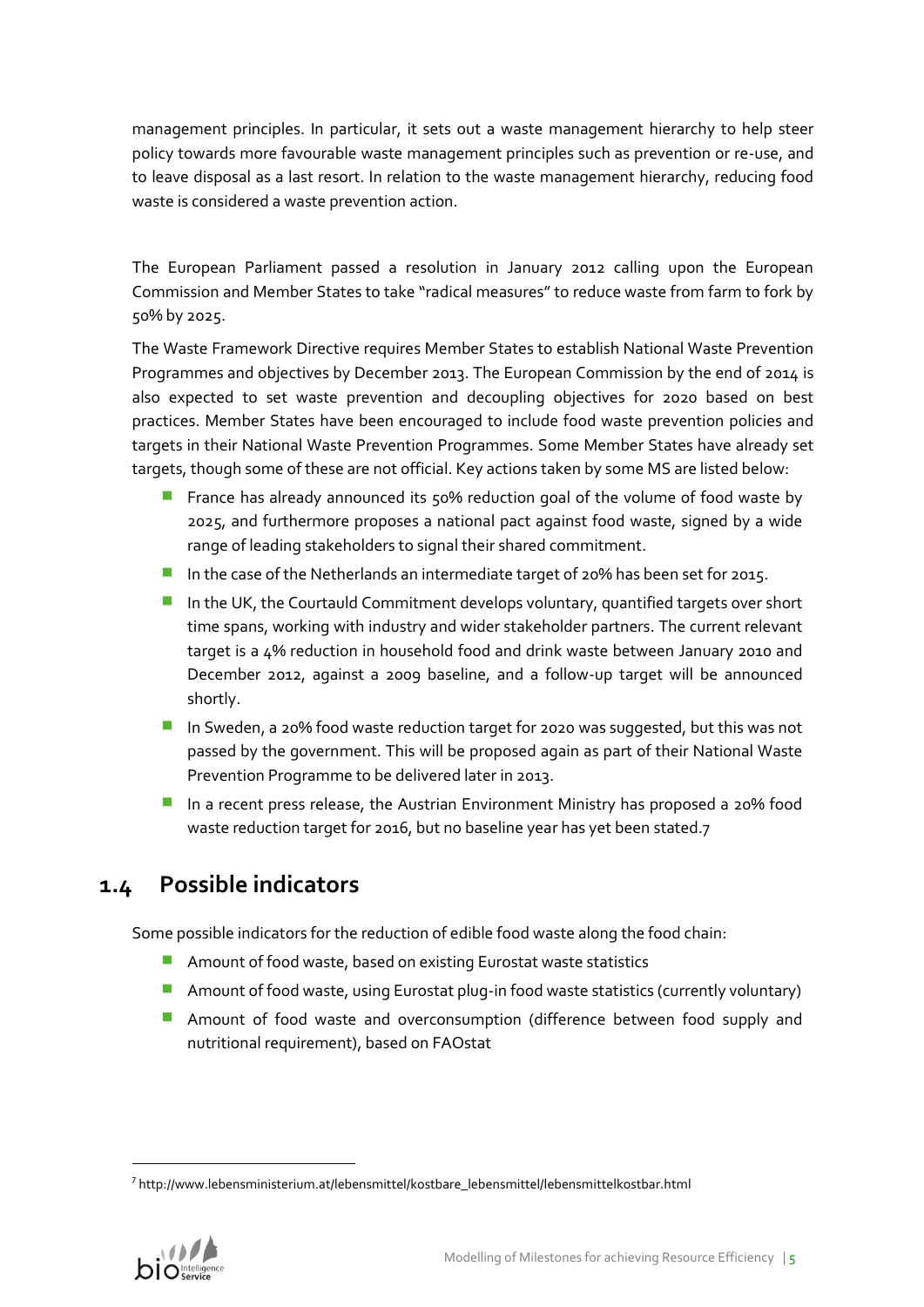### **1.4.1** *Indicator based on existing Eurostat waste statistics*

The main resource for waste statistics at European Level is Eurostat most notably through its "Data Centre on Waste". However, there is not as yet a specific food waste data category, the closest being "animal and vegetal waste", which may include by-products or tobacco in some instances, as Member States have some freedom in interpreting the scope of this category. There is a further issue that specifically edible food waste is very difficult to quantify, requiring a burdensome level of waste separation. Eurostat data is presented in tonnes of waste or kg per capita. Data can be broken down per category of waste and per sector where the wastes were generated.

Waste categories in Eurostat $^{\rm 8}$  are based on the European Waste Classification for Statistics $^{\rm 9}$ (EWC-Stat). A Previous study suggested that the category "EWC\_09\_NOT\_093: Animal and vegetal waste excluding slurry and manure" as the most pertinent proxy for food waste. $^{10}$ 

Note that methodologies of data collection and calculation differ between MS. Eurostat states that *"Member States are free to decide on the data collection methods. The general options are: surveys, administrative sources, statistical estimations or some combination of methods."* Data is available for all MS in this stream, though given different MS interpretations of the data categories, green waste, tobacco and by-products may be included in this data in some instances, presenting an important limitation in data robustness.

The EWC\_09\_NOT\_093 data are available for all MS by NACE-branch<sup>11</sup>. A relevant NACE branch for tracking progress of the milestone is "EP\_HH – Households". However, there is no specific data for retail and catering. These two sectors are included in the broad branch "Services" covering NACE sections G to U (except G46.77).

Eurostat data includes both edible and non-edible food waste. Gustavsson et al. (2011), having used FAO statistics separated by food category, indicate a conversion factor they used to determine the part of the agricultural product that is edible. Some examples are 80% for fruits and 50% for fish and seafood. Using such factors however implies the ability to breakdown the food waste stream by commodity group (cereals, starchy roots, oil crops & pulses, etc.), which is not the case with Eurostat data.

The EWC\_09\_NOT\_093 category in households could be used as proxy for this milestone. Major limitations are it takes into account both edible and non-edible material and, it does not breakdown food waste generated the catering and retail sectors. Data is available for years 2004, 2006, 2008 and 2010.

[http://ec.europa.eu/eurostat/ramon/other\\_documents/ewc\\_stat\\_4/index.cfm?TargetUrl=DSP\\_EWC\\_STAT\\_4](http://ec.europa.eu/eurostat/ramon/other_documents/ewc_stat_4/index.cfm?TargetUrl=DSP_EWC_STAT_4)

<sup>8</sup> EUROSTAT Data Explorer[: http://epp.eurostat.ec.europa.eu/portal/page/portal/statistics/search\\_database](http://epp.eurostat.ec.europa.eu/portal/page/portal/statistics/search_database)  $9$  EWC-STAT  $4$  - European Waste Classification for Statistics, version  $4$  available at:

See also: Commission Regulation (EU) No 849/2010 of 27 September 2010 amending Regulation (EC) No 2150/2002 of the European Parliament and of the Council on waste statistics.

<sup>&</sup>lt;sup>10</sup> BIO Intelligence Service (2010) Preparatory study on food waste across EU27

<sup>&</sup>lt;sup>11</sup> The NACE (Nomenclature des Activités Economiques des Communautés Européennes) designates the type of activity selected. Relevant NACE branches for this preparatory calculation are DA (Manufacture of food products, beverages and tobacco), HH (Households), A (Agriculture, Hunting and forestry). The "Other category" NACE branch has also been used.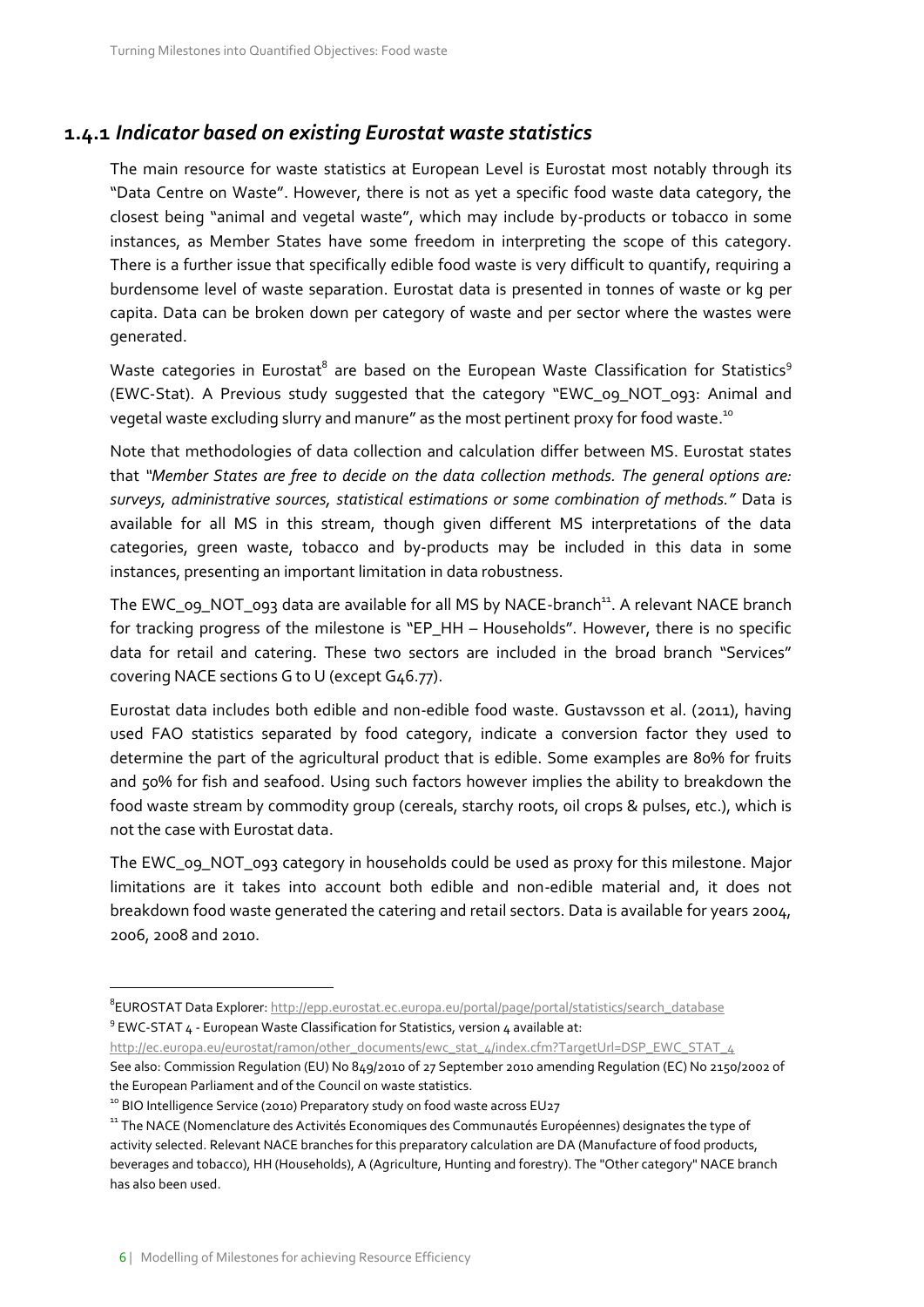### **1.4.2** *Indicator based on Eurostat plug-in food waste statistics*

Eurostat is presently conducting a voluntary data collection on 2012 food waste generation, in which 17 Member States are participating. This data collection is based on the NACE system, introducing a data plug-in with more detailed indicators (such as animal tissue waste, plant tissue wastes, biodegradable kitchen and canteen waste) within the existing framework. Results of this data collection exercise will be available in 2014. This new data will fill the food service and retail data gaps, and will be able to suggest where edible and inedible food waste are most likely to occur.

Through this pilot data collection exercise, a robust data collection process may emerge that would enable more clearly defined and comparable data to be submitted by Member States. The evident limitation of this indicator is that it is still in a trial stage, and that it may be some time before it is mandatory for Member States to submit this data, if there is a requirement at all.

## **1.4.3** *Indicator based on food supply (FAOstat)*

FAO data is available on food supply in terms of calories, while the daily food requirement per person is based on WHO recommendations. From this basis, it is possible to estimate calories "lost", either to overconsumption or to waste. The average food supply per person in the EU is just over 3400 kcal/ capita/ day. The EEA calculated average EU-27 dietary energy requirement for 2006-2008 to be 2537 kcal/capita/day<sup>12</sup>. Thus, it can be interpreted that there is overconsumption and/or wastage of around 860 kilocalories daily by an average EU citizen.

A potential difficulty of this indicator is edibility: it is unclear that the FAO conversion factors that derive calories from the total weight of the food supply remove inedible fractions (such as banana skins and meat bones). If the second indicator (amount of food waste, using Eurostat plug-in food waste statistics) comes into force, as more accurate data collection on food waste expands, this food supply indicator may then enable us to estimate the scale of overconsumption, through subtraction. This could be useful in developing indicators on a healthy diet.

## **1.4.4** *Assessment of the three indicators according to RACER criteria*

In sum, all indicators suffer from difficulty measuring edibility, as removing the inedible fraction from food waste quantities is burdensome and impractical. Eurostat suggests that it knows under which NACE codes inedible food waste is likely to occur, but has no plans to separate this data (possibly given risks to accuracy and limited usefulness).

Progress on this milestone can be evaluated using existing waste statistics, and could be done so more effectively using the second indicator if the Eurostat data plug-in on food waste becomes mandatory. The use of waste data statistics is the main way in which food waste has been quantified until now, so benefits from general acceptance among stakeholders. This is a credible approach, particularly if definitions and measurement techniques are harmonised through the work of the FUSIONS project and the Eurostat data plug-in experimentation. It is anticipated

<sup>&</sup>lt;sup>12</sup> www.eea<u>.europa.eu/data-and-maps/figures/development-in-total-calorie-intake/scpo19\_indicator\_13.1\_2012.xls</u>

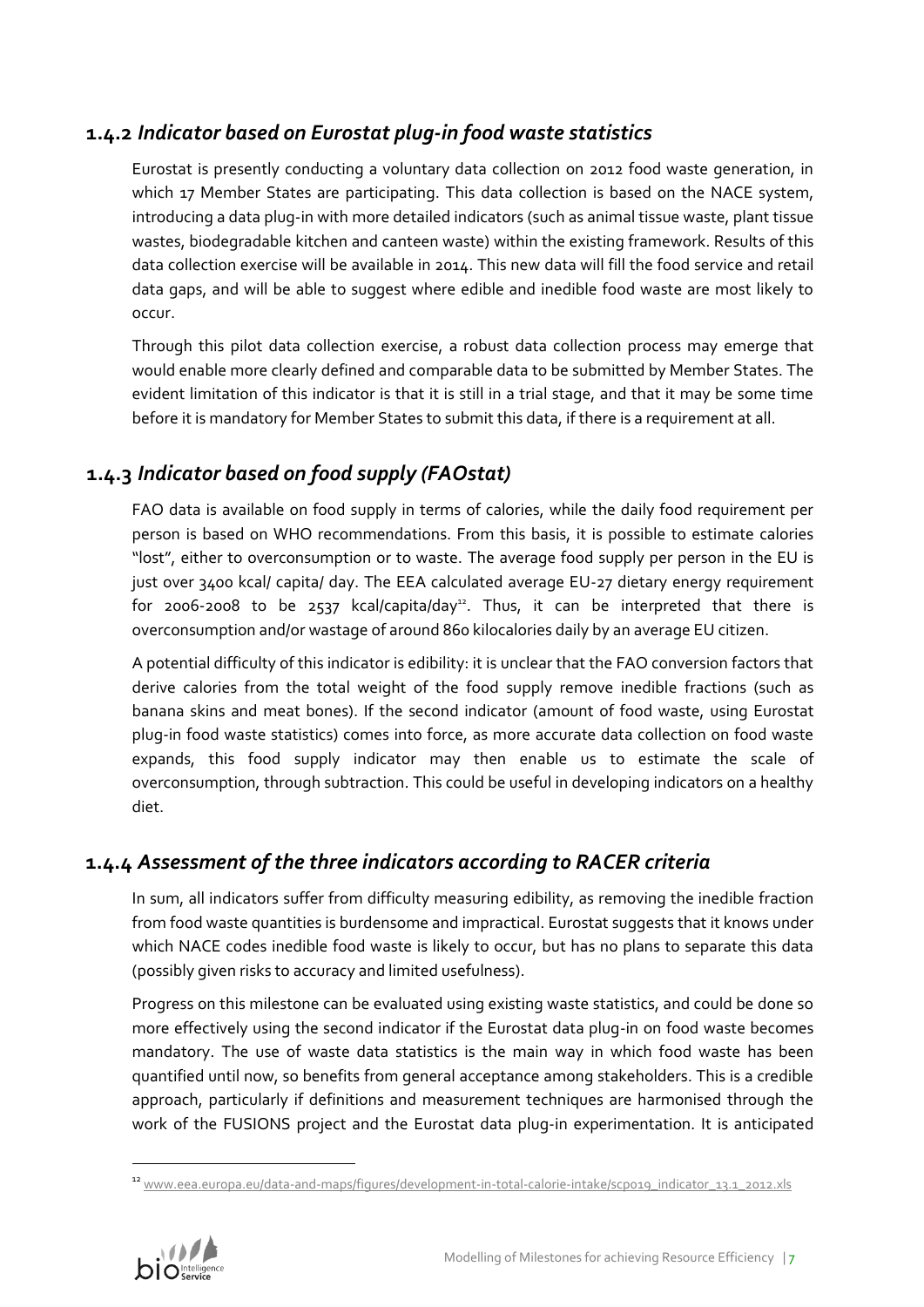that this will be easy to monitor, as Eurostat waste data is already collected, and the additional data request builds on existing NACE codes. Further feedback on the difficulty of data collection will be available in April 2013 as Member States collecting voluntary data report back to Eurostat. Comparable with any Eurostat data collection, this is auto-declarative, and so not completely without risk of manipulation.

As regards the indicator using food supply data, it suffers from the difficulty in separating food waste from overconsumption. Thus slightly less pertinent and has been less commonly used. However, food supply statistics are already collected and widely available, and relatively robust.

It is thus suggested on balance that waste statistics offer the more suitable indicator for this milestone, with the significant provisos that the waste data plug-in be generalised, and that the condition on the edibility of food waste be either removed from the milestone or integrated into the Eurostat plug-in data collection. It is our view that data on edibility is excessively burdensome to collect and not essential to the measurement of food waste reduction progress.

| <b>Indicator</b>                                                                                               | <b>Relevant</b> | Accepted      | <b>Credible</b> | <b>Easy</b> | <b>Robust</b> |
|----------------------------------------------------------------------------------------------------------------|-----------------|---------------|-----------------|-------------|---------------|
| Amount of food waste, based on<br>existing Eurostat waste statistics                                           | Medium          | Medium        | Medium          | Medium      | Medium        |
| Amount of food waste, using<br>Eurostat plug-in food waste<br>statistics (voluntary)                           | High            | <b>High</b>   | High            | Medium      | Medium        |
| Amount of food waste and<br>overconsumption (difference<br>between food supply and<br>nutritional requirement) | Medium          | <b>Medium</b> | High            | High        | High          |

# **1.5 Recent progress in the EU**

The first quantification of food waste in the EU-27 was presented in the EC preparatory study in 2010.<sup>13</sup> A global estimate of food losses and waste was conducted by the Swedish Institute for Food and Biotechnology (SIK) for the FAO in 2011.<sup>14</sup> The EU food waste research project FUSIONS is conducting a more detailed estimation of food waste arisings at European level, to be published by 2016<sup>15</sup>. A number of Member States have conducted or are conducting national level studies on their food waste generation, and 17 Member States are participating in the voluntary Eurostat food waste data collection.

The EU generates an estimated 89 million tonnes of food waste annually, or 179 kg per capita, based on food waste generated across the supply chain. Total and per capita food waste arisings by Member State are presented in [Figure 2](#page-8-0) below, using the best available data in 2010, collected

<sup>14</sup> <http://www.fao.org/docrep/014/mb060e/mb060e00.pdf>

<sup>15</sup> [www.eu-fusions.org](http://www.eu-fusions.org/)

<sup>&</sup>lt;sup>13</sup>BIO Intelligence Service (2010) Preparatory study on food waste across EU27. Study conducted for the European Commission (DG ENV) Available at[: http://ec.europa.eu/environment/eussd/pdf/bio\\_foodwaste\\_report.pdf](http://ec.europa.eu/environment/eussd/pdf/bio_foodwaste_report.pdf)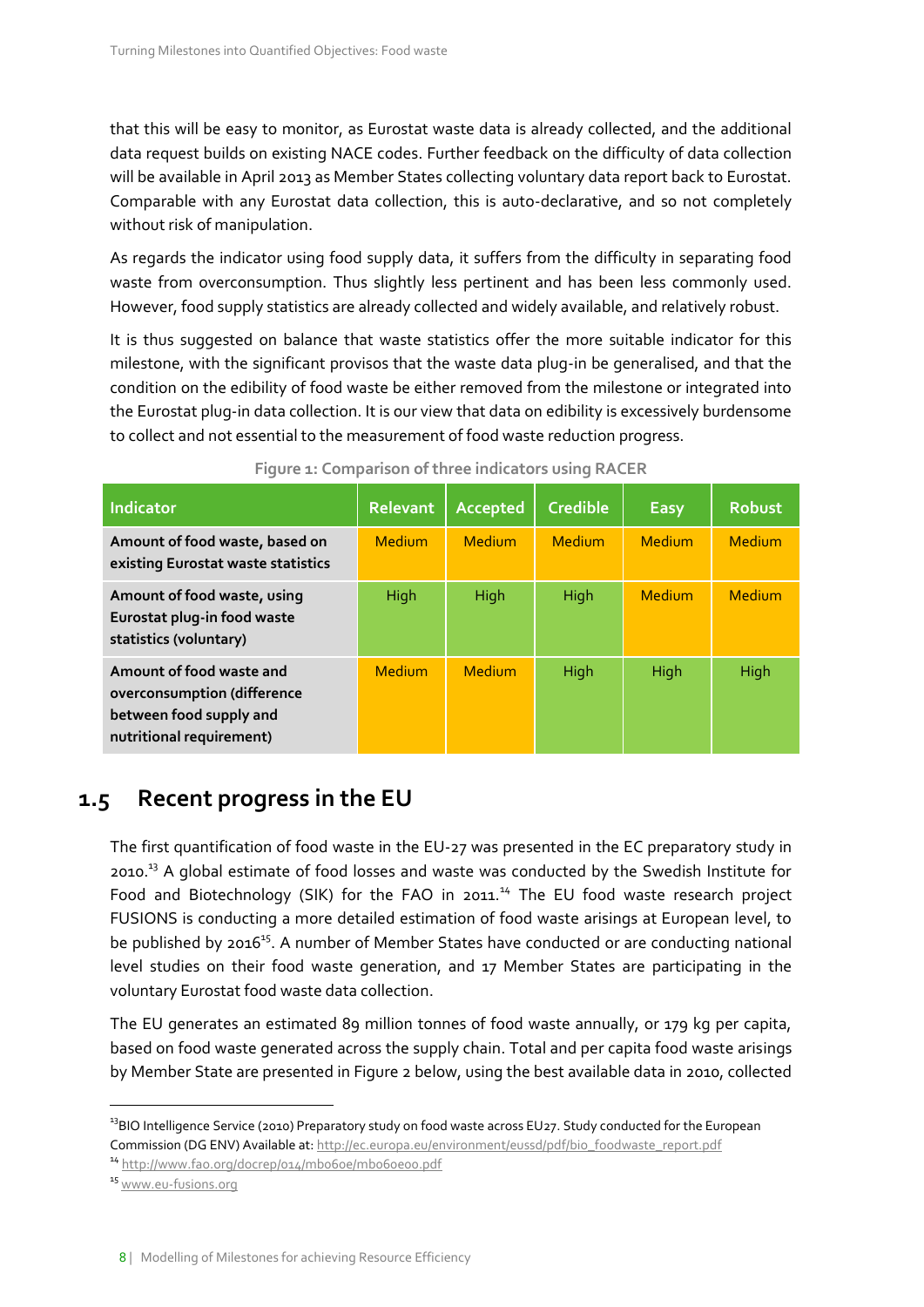in the EC Preparatory Study. The publication of this study stimulated some Member States to undertake a more detailed national data collection; the Netherlands notably have a lower estimate based on new research.

From the 2006 baseline estimate of 89 million tonnes of food waste in the EU, the Preparatory Study**<sup>17</sup>** forecasted a roughly 40% rise in food waste generation based on anticipated EU population growth and increasing affluence only, to about 126 Mt in 2020. An assumption made here is that, with an increase in disposable income, an increase in food waste generation can be expected.

It was not possible to take into account the impact of waste prevention activities, given that at the time of the writing of the EC Preparatory Study, there were no national policies or target on food waste prevention, and very few even local level initiatives had quantified their results.

<span id="page-8-0"></span>



**(Source: EC Preparatory Study on Food Waste)**

# **1.6 Ambition level for targets?**

It is difficult to set a food waste reduction target given the current lack of robust food waste data in most Member States. Nevertheless, some Member State targets as well as the EU milestone have been set regardless, demonstrating strong political will to move forward on this issue. Only France has thus far mirrored the EU's ambition with its 50% target, with the small number of other MS setting targets in the 20-25% range, to 2015 or 2020, and even then, many of these have not been able to pass national legislatures.

It would be helpful to consider the minimum quantity of food waste possible, but as the 2011 EC study on the Evolution of Bio-Waste Generation/Prevention and Indicators points out, it has not been possible to identify this minimum, because the estimated quantities currently generated

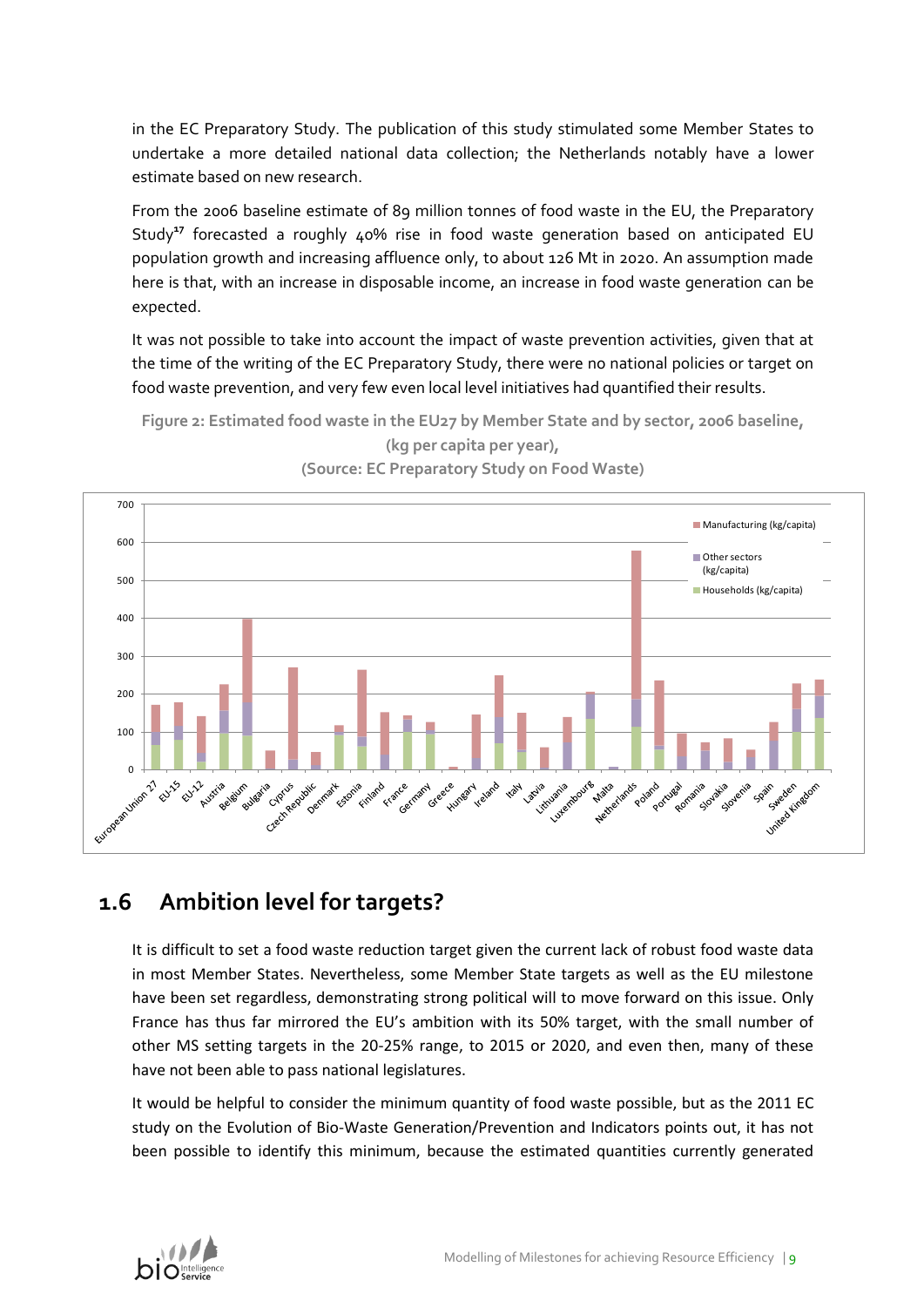vary so widely across MS and sectors.<sup>16</sup> The following targets are thus proposed based on current Member State ambitions.

<span id="page-9-0"></span>

| Level of ambition | <b>Target</b>                                                                                                              | <b>Comment</b>                                                                                                                                                                                                                                                                       |
|-------------------|----------------------------------------------------------------------------------------------------------------------------|--------------------------------------------------------------------------------------------------------------------------------------------------------------------------------------------------------------------------------------------------------------------------------------|
| Low               | By 2020, edible food waste in<br>households, retailers and<br>catering is reduced by 10%<br>(compared with 2010) in the EU | This target is likely to be achievable across the<br>EU, even in new MS where food waste<br>generation is generally lower. It addresses<br>households, for which a wide range of<br>prevention strategies are available and where<br>edible food waste is likely to be concentrated. |
| Medium            | By 2020, edible food waste in<br>households, retailers and<br>catering is reduced by 20%<br>(compared with 2010) in the EU | The Netherlands have set a 20% target for 2015,<br>so this target is not inconceivable. Fair period in<br>which to implement prevention policies, though<br>possibly more challenging in new MS where<br>food waste levels are already lower.                                        |
| High              | By 2020, edible food waste in<br>households, retailers and<br>catering is reduced by 50%<br>(compared with 2010) in the EU | This target would require systemic change<br>across the supply chain in all MS over a relatively<br>short period, and there is no precedent of 50%<br>reductions being achieved.                                                                                                     |

**Table 1: Proposed targets for food waste**

# **1.7 Possible policy measures and relative costs**

To reach these prevention targets, concerted action would be needed. Awareness-raising, voluntary agreements, economic instruments, reduction of barriers such as aesthetic standards and health-based restrictions on redistribution, and innovation can all play a role in achieving significant food waste reduction.

Research to understand national food consumption and wastage behaviours and a nationwide campaign adapted to this context would be suitable in addressing consumers in the household, retail and food service settings. The UK campaign Love Food Hate Waste is a good example here. NGOs can also support these activities. Voluntary agreements engaging and supporting industry actors in reaching prevention targets can also be helpful<sup>17</sup>.

Economic instruments to catalyse change would be most effective: separate collection of food waste and pay as you throw schemes for households, bans or significant taxes on the landfilling of food waste for business (as in the Republic of Ireland). Further options aimed at the catering and retail sectors include incentives for redistribution (e.g. tax credits for food donations) and reducing barriers to redistribution (e.g. protecting food donors and foodbanks from civil and criminal liability for food donated in good faith).

<sup>&</sup>lt;sup>16</sup> UBA, BIO (2011) Evolution of (Bio-)Waste Generation/Prevention and Indicators [http://ec.europa.eu/environment/waste/prevention/pdf/SR1008\\_FinalReport.pdf](http://ec.europa.eu/environment/waste/prevention/pdf/SR1008_FinalReport.pdf)

<sup>&</sup>lt;sup>17</sup> The Courtauld Commitment for example: [www.wrap.org.uk/content/courtauld-commitment-3](http://www.wrap.org.uk/content/courtauld-commitment-3)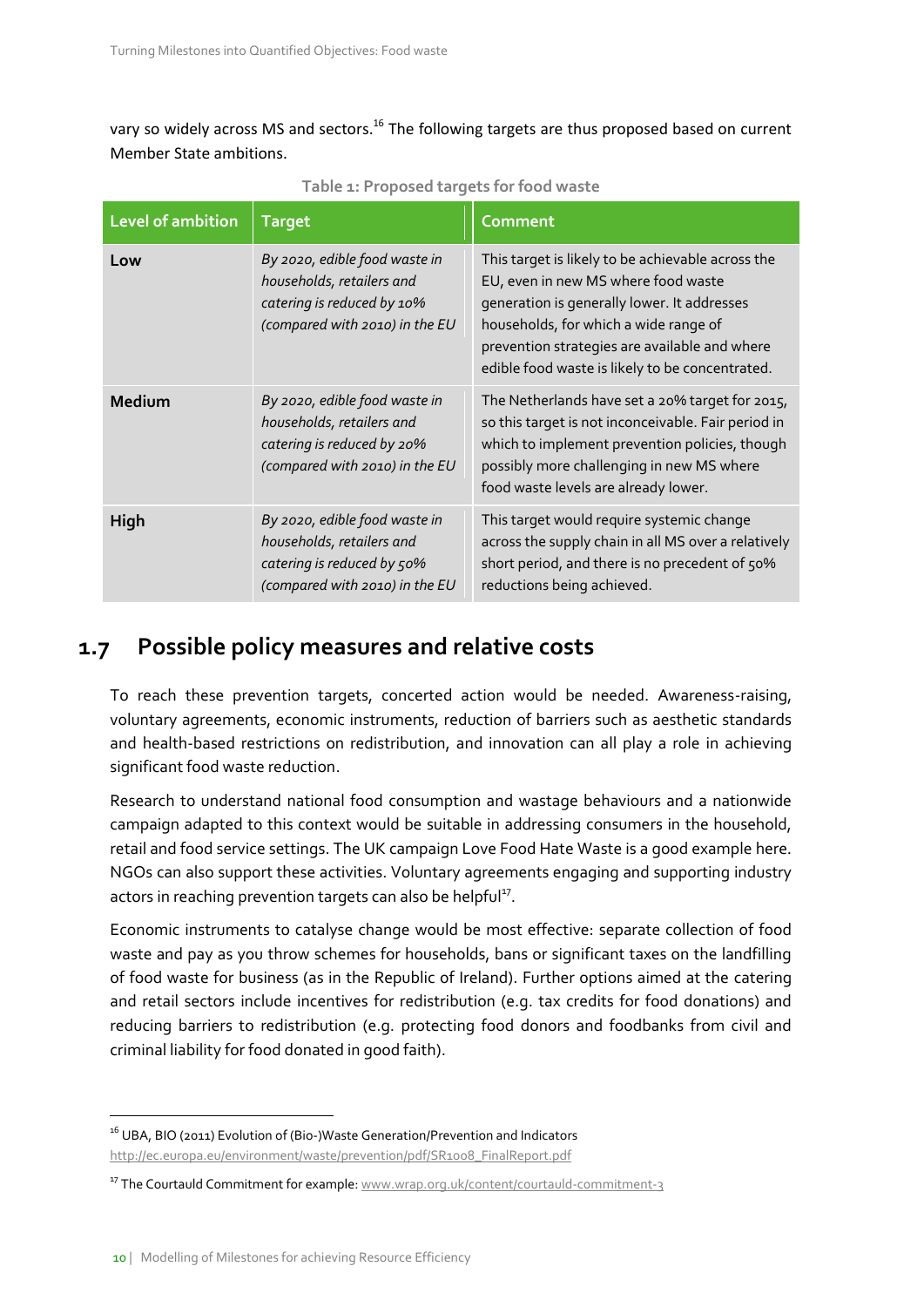Policymakers can also provide guidance or regulation on contractual clauses that impact food waste in the supply chain, principally quality standards and contractual issues. Quality standards on size, shape, colour etc. imposed by retailers on suppliers can lead to important tonnages of edible produce being discarded. Awareness raising towards consumers on this issue and the provision of evidence that consumers are willing to purchase imperfect products can support this.

As regards supply contracts, retailers have large freedoms in refusing stock due to changes in their supply needs, due to quality standards, and in imposing penalties on suppliers for failure to deliver agreed quantities of fresh fruit and vegetables. This results in a strong impetus for an overproduction buffer<sup>18</sup>, a food waste driver that would benefit from additional government oversight and regulation. Policymakers can also facilitate the transfer of otherwise wasted food to livestock feed, reducing legal barriers or providing incentives depending on the national context.

Innovation in finding commercial uses for foodstuffs that would otherwise become waste is an important lever for retailers (bruised apples for apple juice for example). Retailers can also stimulate packaging innovation by demanding resealable packaging, packs that easy to empty completely, a variety of portion sizes, smart packaging such as ethylene absorbers, which absorb the gas released from produce that stimulates the ageing process. Retailers can also contribute by removing 'sell-by' dates from products, replacing these with codes that are unidentifiable to consumers. Confusion between 'best before' and 'use by' dates continues and can be addressed with a coherent policy approach, which is likely to be product specific. The avoidance of "buy one get one free" schemes, that can encourage customers to buy more than they need, is also helpful. Alternatives include for example Tesco's "Buy One Get One Free LATER" initiative.

Retailers also have an important potential role in customer education and awareness raising. Such actions may focus on storage guidance, how to use leftovers from given products or ingredients, or how produce, like people, are not identical and thus encouraging the acceptance of natural variation.

In the food service sector, the provision of flexible portion sizes is a major driver for waste prevention, be it by offering two serving sizes as does TGI Friday's or by providing self-service or family-style serving options where customers can adjust their portion to their appetite. Research by the Nordic Choice hotel chain, furthermore, found that smaller plates reduced food waste at buffets by 20 percent. $^{19}$ 

In order to meet the high milestone target, regulatory action along with strong use of economic instruments would likely be needed, in order to effect such a significant reduction in a short time. Bans or taxes on the landfilling and incineration without energy recovery of food waste might begin to make food waste prevention a more economically viable option. A legal requirement for companies to publicly disclose food waste data would also provide an incentive for businesses to bring attention to the issue and to improve their performance in relation to customer communication. These regulatory approaches should be accompanied by the range of softer instruments outlined above. Targets should be applied to Member States within which there

<sup>&</sup>lt;sup>19</sup> [http://www.nytimes.com/interactive/2013/01/27/magazine/one-page-magazine.html?\\_r=0](http://www.nytimes.com/interactive/2013/01/27/magazine/one-page-magazine.html?_r=0)



<sup>18</sup> IME (2013) *Global food: Waste not, want not.*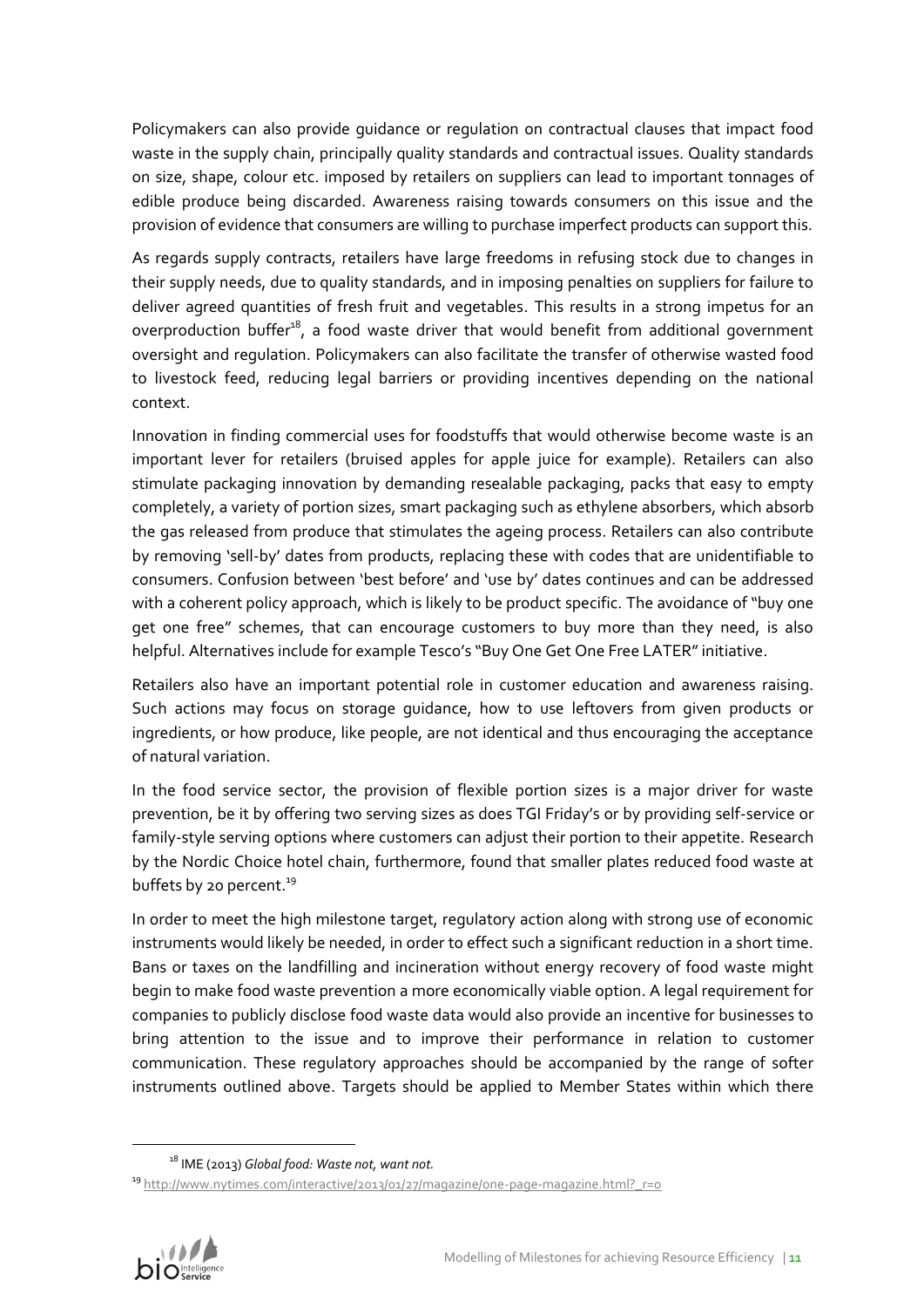should be flexibility to assess where food waste can be reduced most effectively given national circumstances and wastage patterns.

The table below gives a first estimation of the level of costs associated with the various policy measures, based on estimates made in the EC Preparatory Study, stakeholder interviews, additional research and internal expertise. The table provides an idea of the types of measures that could be considered and what their relative costs would be. The policy measures listed do not take into account the benefits can would be achieved. This is examined in the next section.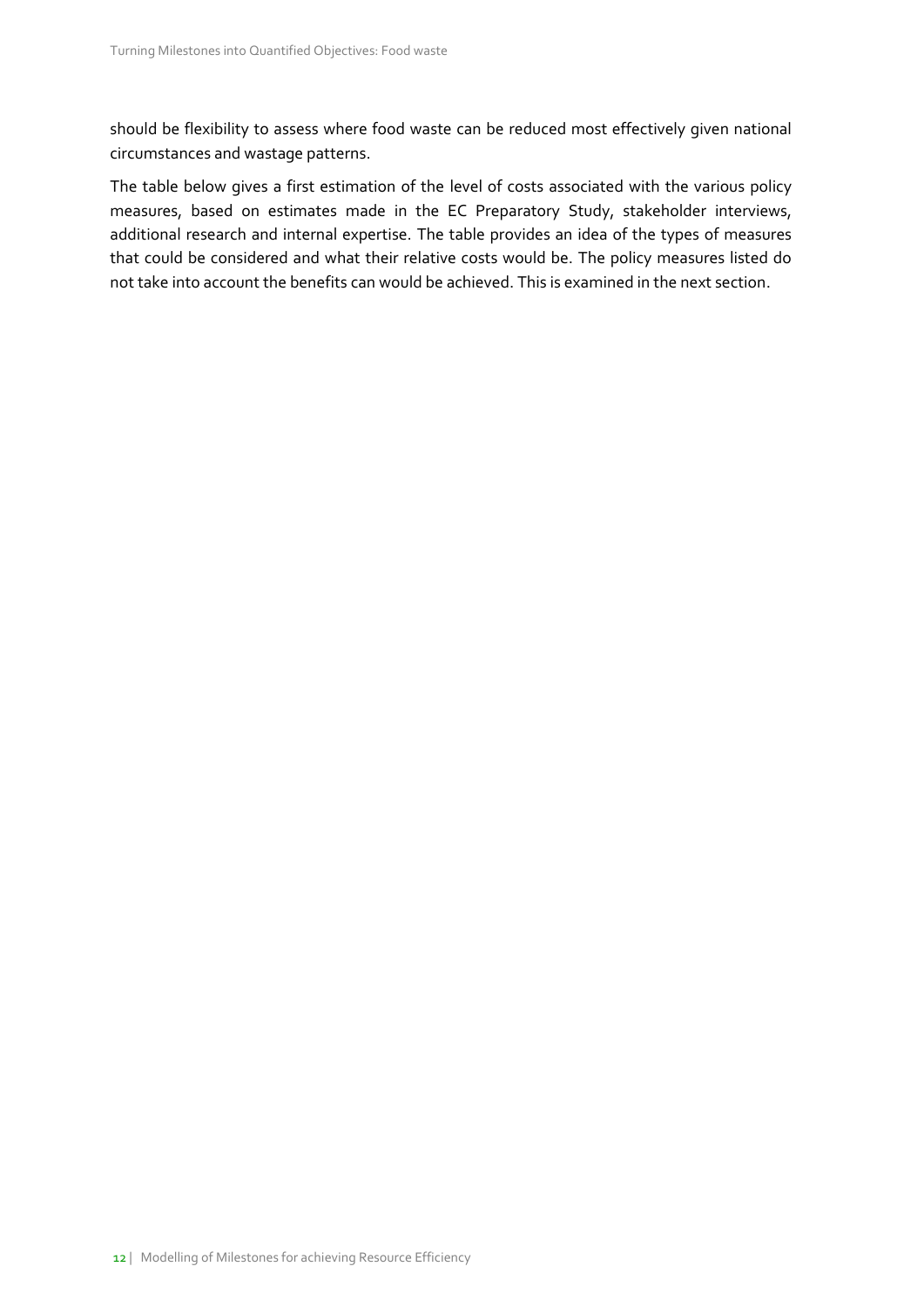## **Table 2: Estimated level of costs of policy measures**

| <b>Measure</b>                             | <b>Estimated cost</b> | Who bears cost                 |                   |                           | Sector targeted           |                                            |                           | Further information on costs                                                                                                                                                                                                                                                                                                                                                                                                                                                                                                                                                                                                                                                 | Source                                                                                                                                                                                     |
|--------------------------------------------|-----------------------|--------------------------------|-------------------|---------------------------|---------------------------|--------------------------------------------|---------------------------|------------------------------------------------------------------------------------------------------------------------------------------------------------------------------------------------------------------------------------------------------------------------------------------------------------------------------------------------------------------------------------------------------------------------------------------------------------------------------------------------------------------------------------------------------------------------------------------------------------------------------------------------------------------------------|--------------------------------------------------------------------------------------------------------------------------------------------------------------------------------------------|
|                                            |                       |                                | <b>Households</b> | Retail                    |                           | Food Service   Manufacturing   Agriculture |                           |                                                                                                                                                                                                                                                                                                                                                                                                                                                                                                                                                                                                                                                                              |                                                                                                                                                                                            |
| Reducing barriers to<br>redistribution     | $+$                   | <b>National governments</b>    |                   | $\boldsymbol{\mathsf{x}}$ | $\mathbf{x}$              | $\mathsf{x}$                               | $\pmb{\mathsf{x}}$        | Legislation such as the Good Samaritan Law is thought to<br>have a negligeable cost. A new study has been<br>commissioned by the European Economic and Social<br>Committee on MS practices and legislation regarding food<br>donation, which should bring further clarification on this in                                                                                                                                                                                                                                                                                                                                                                                   |                                                                                                                                                                                            |
|                                            |                       |                                |                   |                           |                           |                                            |                           | early 2014.                                                                                                                                                                                                                                                                                                                                                                                                                                                                                                                                                                                                                                                                  |                                                                                                                                                                                            |
| Retail watchdog                            |                       | National governments           |                   | $\boldsymbol{\mathsf{x}}$ |                           | $\boldsymbol{\mathsf{x}}$                  | $\pmb{\times}$            | The administrative cost of creating a retail watchdog<br>position is expected to be limited to the salary of one<br>senior level civil servant, at the relevant wage rate in each<br>MS, and one assistant.                                                                                                                                                                                                                                                                                                                                                                                                                                                                  | http://www.guardian.co.uk/business/2013/mar/31/supe<br>rmarkets-watchdog-ready-sort-out-bullies;<br>https://www.gov.uk/government/news/groceries-code-<br>adjudicator-formally-established |
| Packaging innovation                       | $^{++}$               | <b>Manufacturers</b>           |                   | $\boldsymbol{\mathsf{x}}$ |                           | $\boldsymbol{\mathsf{x}}$                  |                           | Costs highly variable depending on the technology<br>involved. A comparative assessment of packaging<br>technologies, their potential to reduce food waste, their<br>relative costs and any barriers to implementation, would<br>support advancement here, on a topic much discussed but<br>significantly lacking comparative data.                                                                                                                                                                                                                                                                                                                                          |                                                                                                                                                                                            |
| Flexible portion sizes in<br>food service  | $+$                   | <b>Food Service businesses</b> |                   |                           | $\boldsymbol{\mathsf{x}}$ |                                            |                           | Sodexo have undertaken several activities testing<br>alternative portion sizes in 2013, and may be able to provide waste-high-on-the-sodexo-sustainability-agenda/<br>information on the costs of these activities later in the year.<br>Their Better Tomorrow Plan provides guidance for<br>cafeterias on controlling portion size.                                                                                                                                                                                                                                                                                                                                         | http://blog.sodexoprestige.co.uk/2011/10/28/food-                                                                                                                                          |
| Targets                                    | $+$                   | National governments           | X                 | $\boldsymbol{\mathsf{x}}$ | $\boldsymbol{\mathsf{x}}$ | $\boldsymbol{\mathsf{x}}$                  | $\boldsymbol{\mathsf{x}}$ | Costs will be mainly linked to measuring baseline and<br>subsequent quantification activities. The Courtauld<br>Commitment, a UK voluntary agreement, saved businesses<br>£1.8bn in 2005-2009 through food waste and packaging<br>reduction.                                                                                                                                                                                                                                                                                                                                                                                                                                 | http://ec.europa.eu/environment/eussd/pdf/bio food<br>waste report.pdf; http://www.wrap.org.uk/node/14507                                                                                  |
| Public disclosure of food<br>waste volumes |                       | Retailers                      |                   | $\boldsymbol{\mathsf{x}}$ |                           |                                            |                           | NorgesGruppen, Norway's largest food retailer, publicly<br>discloses its food waste data. It was the first and is so far the 20Waste%20juni%202012/Active%20work%20on%20foo<br>only Norwegian retailer to do so. The group does not<br>nevertheless imagine that Norwegian consumers would<br>penalise a supermarket for disclosing comparatively high<br>food waste data. It estimates the cost of its first food waste<br>quantification, based on desktop analysis and external<br>support, to have cost around 50K€. It has since increased its<br>accuracy via a system in which all food waste is scanned,<br>which supports inventory control and automatic ordering. | http://ostfoldforskning.no/uploads/dokumenter/Food%<br>d%20loss%20prevention%20v2-<br>Halvard%20Hauer%20NorgesGruppen%20ASA.pdf and<br>via stakeholder interview                           |

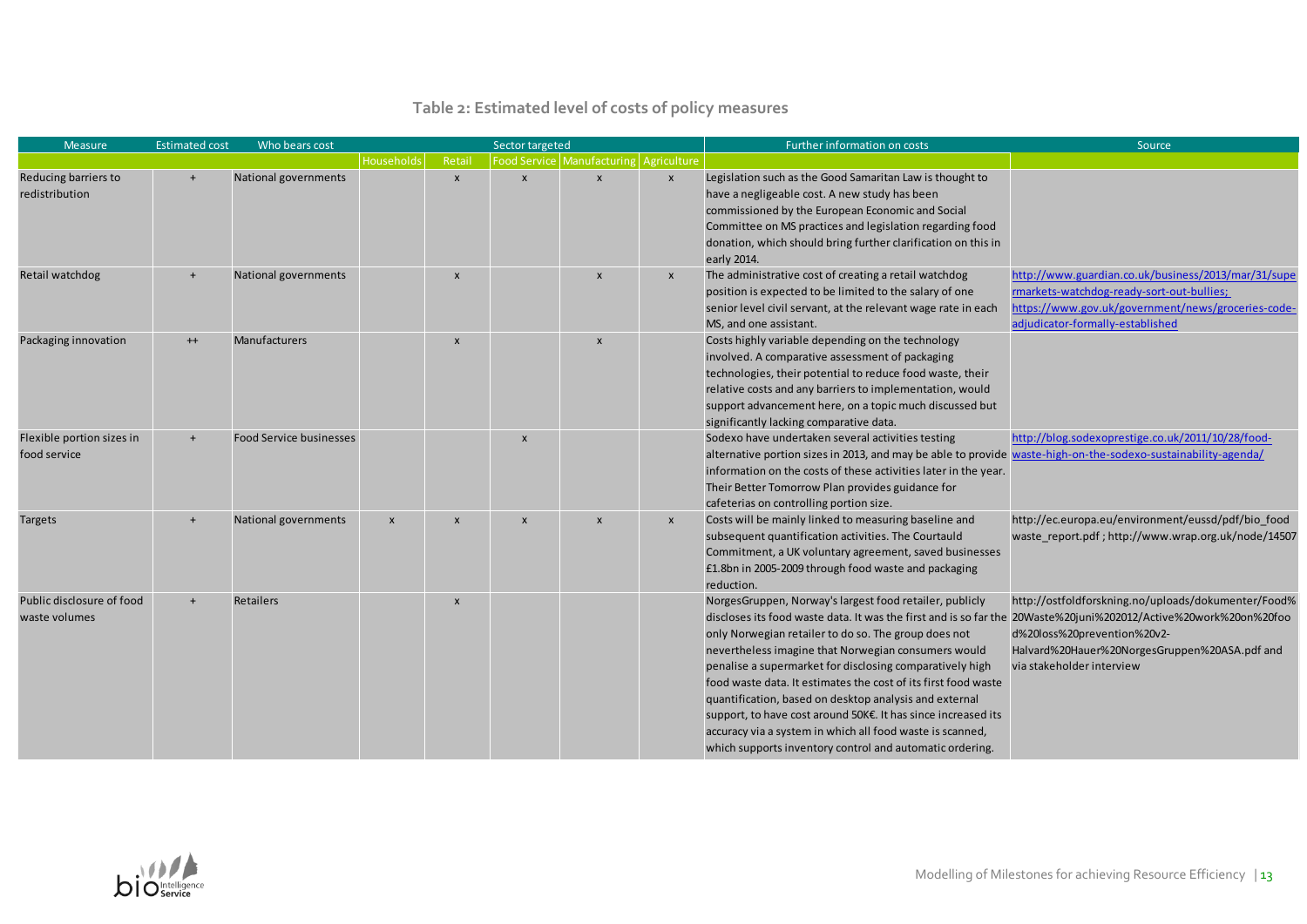| <b>Measure</b>                            | <b>Estimated cost</b> | Who bears cost       | Sector targeted           |                           |                           |                                        |                           | Further information on costs<br>Source                                                                                                                                                                                                                                                                                                                                                                                                                                                                                                                                                                                                                 |                                                                                                                                                                                                                                                           |  |  |
|-------------------------------------------|-----------------------|----------------------|---------------------------|---------------------------|---------------------------|----------------------------------------|---------------------------|--------------------------------------------------------------------------------------------------------------------------------------------------------------------------------------------------------------------------------------------------------------------------------------------------------------------------------------------------------------------------------------------------------------------------------------------------------------------------------------------------------------------------------------------------------------------------------------------------------------------------------------------------------|-----------------------------------------------------------------------------------------------------------------------------------------------------------------------------------------------------------------------------------------------------------|--|--|
|                                           |                       |                      | <b>Households</b>         | Retail                    |                           | Food Service Manufacturing Agriculture |                           |                                                                                                                                                                                                                                                                                                                                                                                                                                                                                                                                                                                                                                                        |                                                                                                                                                                                                                                                           |  |  |
| Awareness raising                         | $^{++}$               | National governments | $\overline{\mathsf{x}}$   |                           | $\mathbf{x}$              |                                        |                           | WRAP's Love Food Hate Waste campaign in the UK involved a 700K€ initial<br>research investment and annual running costs of 2,4M€, covering advertising,<br>PR, events and web materials (2010 estimate). WRAP may be able to support<br>other countries in setting up similar awareness campaigns for a to be defined<br>fee. WRAP currently estimates that an effective food waste prevention<br>programme in another MS could be implemented for less than 6M€ annually,<br>making use of existing WRAP resources. WRAP notes that every £ they have<br>spent on reducing household food waste has prevented more than £100 of food<br>being wasted. | http://ec.europa.eu/environment/eussd/pdf/bio food<br>waste report.pdf                                                                                                                                                                                    |  |  |
| Retail communication<br>towards consumers |                       | <b>Retailers</b>     |                           | $\mathbf{x}$              |                           |                                        |                           | Estimates on costs of supermarket communication towards consumers on food<br>waste were not available, but several effective examples of supermarket<br>campaigns have been identified.                                                                                                                                                                                                                                                                                                                                                                                                                                                                | http://www.sainsburys-live-well-for-less.co.uk/meal-<br>planning/makeyourroastgofurther/;<br>http://www.morrisons.co.uk/food-and-<br>drink/GreatTasteLessWaste/; the Co-operative "Food<br>Lover" messages on till screens in the UK                      |  |  |
| Sustainable food<br>education in schools  |                       | National governments | $\boldsymbol{\mathsf{x}}$ |                           | $\boldsymbol{\mathsf{x}}$ |                                        |                           | A programme of food waste measurement, implementation of prevention and http://www.assiette-planete.fr<br>awareness measures and follow-up in a group of four schools, led by a third<br>party association over a period of six months, costs in the range of 50-60K€ in<br>France, as proposed by the food sustainability focused non-profit De mon<br>assiette à notre planète.                                                                                                                                                                                                                                                                      |                                                                                                                                                                                                                                                           |  |  |
| Separate collection of FW                 | $++/++$               | Local governments    | $\boldsymbol{\mathsf{x}}$ | $\mathbf{x}$              | $\boldsymbol{\mathsf{x}}$ | $\boldsymbol{\mathsf{x}}$              | $\mathsf{x}$              | Costs highly variable based on system used, but can often be a profitable waste http://ec.europa.eu/environment/eussd/pdf/bio food<br>management venture. However, the cost of separate collection of bio-waste<br>followed by anaerobic digestion is estimated at 80 to 125 €/tonne, compared to<br>55 €/tonne for the landfill of mixed waste.                                                                                                                                                                                                                                                                                                       | waste report.pdf                                                                                                                                                                                                                                          |  |  |
| Pay as you throw                          | $++/++$               | Local governments    | $\boldsymbol{\mathsf{x}}$ | $\mathbf{x}$              | $\boldsymbol{\mathsf{x}}$ |                                        |                           | Costs of implementing PAYT systems are quite variable by MS; some examples<br>given here.                                                                                                                                                                                                                                                                                                                                                                                                                                                                                                                                                              | http://www.payt.gr/images/stories/pdf/3.1.1%20TUDD<br>Methodologies%20&%20Secure%20funding%20method<br>ology.pdf;<br>http://www20.gencat.cat/docs/arc/Home/LAgencia/Pub<br>licacions/Centre%20catala%20del%20reciclatge%20%28C<br>CR%29/Guia%20PXG_EN.pdf |  |  |
| Landfill bans                             | $++$                  | All sectors          | $\boldsymbol{\mathsf{x}}$ | $\boldsymbol{\mathsf{x}}$ | $\boldsymbol{\mathsf{x}}$ | $\mathbf{x}$                           |                           | According to a 2010 WRAP study, the economic effect of a ban on food waste<br>would depend largely on whether resultant biogas was used for electricity<br>generation or not. Depending on this factor a landfill restriction could mean<br>savings of up to £92 million, or a cost of £290 million, whereas a ban on<br>unsorted food waste could mean savings of £340 million, or a cost of £1.3<br>billion.                                                                                                                                                                                                                                         | http://www2.wrap.org.uk/downloads/FINAL Landfill B<br>ans Feasibility Research.71d5b7d6.8796.pdf                                                                                                                                                          |  |  |
| Incentives for<br>redistribution          | $+ / +$               | National governments |                           | $\mathbf{x}$              | $\boldsymbol{\mathsf{x}}$ | $\boldsymbol{\mathsf{x}}$              | $\boldsymbol{\mathsf{x}}$ | The cost to governments of providing tax incentives for food donation,<br>specifically reducing or removing tax liability for donated food, is thought to be<br>limited, but no data on this has been identified.                                                                                                                                                                                                                                                                                                                                                                                                                                      |                                                                                                                                                                                                                                                           |  |  |

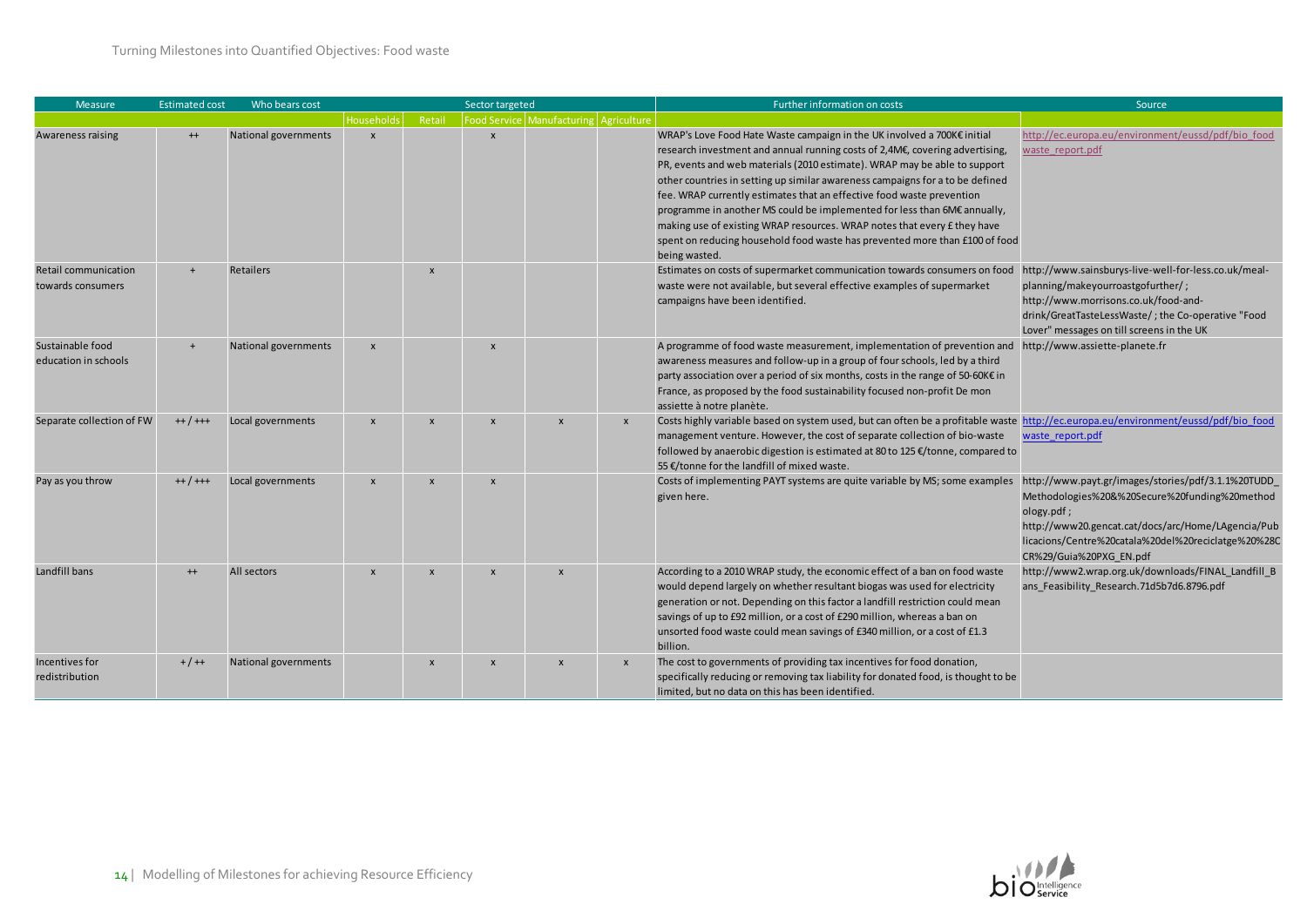#### **Legend:** + : moderate cost ++ : significant cost +++ : very high costs

The cost of taking no action should also be considered. Families in the UK are estimated to spend 800€ per year on food that they do not eat<sup>20</sup>, avoidable food and drink waste costing UK households a total of 14 billion euros per year. Furthermore, WRAP estimates that avoidable food waste in UK hotels, pubs, restaurants and quick service restaurants has a value of 850 million euros<sup>21</sup>. The cost estimate of food waste including packaging is at 8.1 billion euros annually in the UK. Similar cost estimates have not been identified in other Member States, but this gives a first idea of the cost that inaction presents. Costs are also incurred at farm level, where produce harvested but unsold presents an economic loss, and produce unharvested continues to generate costs, using land, fertiliser, and other resources during its growing cycle. The FAO launched a consultation for a Full Cost Accounting of Food Wastage in October 2013, to validate a framework for monetization of global food wastage.<sup>22</sup>

# **1.8 Expected risks and consequences of setting a target**

This milestone and its high level of ambition sends a strong message to Member States and the food supply chain that food waste is a critical issue for resource efficiency in Europe.

## **1.8.1** *Key actors affected*

Food waste is generated across the entire supply chain. The annex of the Roadmap nevertheless specifies that the 50% target on edible food waste is applicable only to households, retailers and catering, thus limiting its impact potential. Retailers and the food service sector have numerous options to reduce food waste, and if the milestone target became mandatory, they may be affected by regulatory measures, such as landfill bans and waste data disclosure requirements. Retailers also influence food waste at farm level, via stringent quality standards or lack of certainty in supplier contracts, leading farmers to overproduce food to ensure they can always fulfil a last minute order. Tesco for example is demonstrating its understanding of its impact on food waste across the supply chain in its new food waste reduction programme.<sup>23</sup> If it is not possible to include all actors in the supply chain in the milestone, the impacts of those covered by it on other actors should also be taken into account, otherwise the milestone would create a precarious incentive for retailers to shift their waste to other actors.

<sup>&</sup>lt;sup>23</sup> Tesco Reducing Food Waste[: http://www.tescoplc.com/index.asp?pageid=590](http://www.tescoplc.com/index.asp?pageid=590)



<sup>&</sup>lt;sup>20</sup> WRAP Household Food Waste[: http://www.wrap.org.uk/content/solutions-around-household-food-waste](http://www.wrap.org.uk/content/solutions-around-household-food-waste)

<sup>&</sup>lt;sup>21</sup> WRAP Handy Facts & Figures UK Retail & Hospitality/Food Service:

<http://www.wrap.org.uk/sites/files/wrap/RSC%20Facts%20%20Figures,%207%20October%202013.pdf>

<sup>&</sup>lt;sup>22</sup> E-Forum on Full Cost Accounting of Food Wastage:

<http://www.fao.org/nr/sustainability/food-loss-and-waste/food-wastage-forum/en/>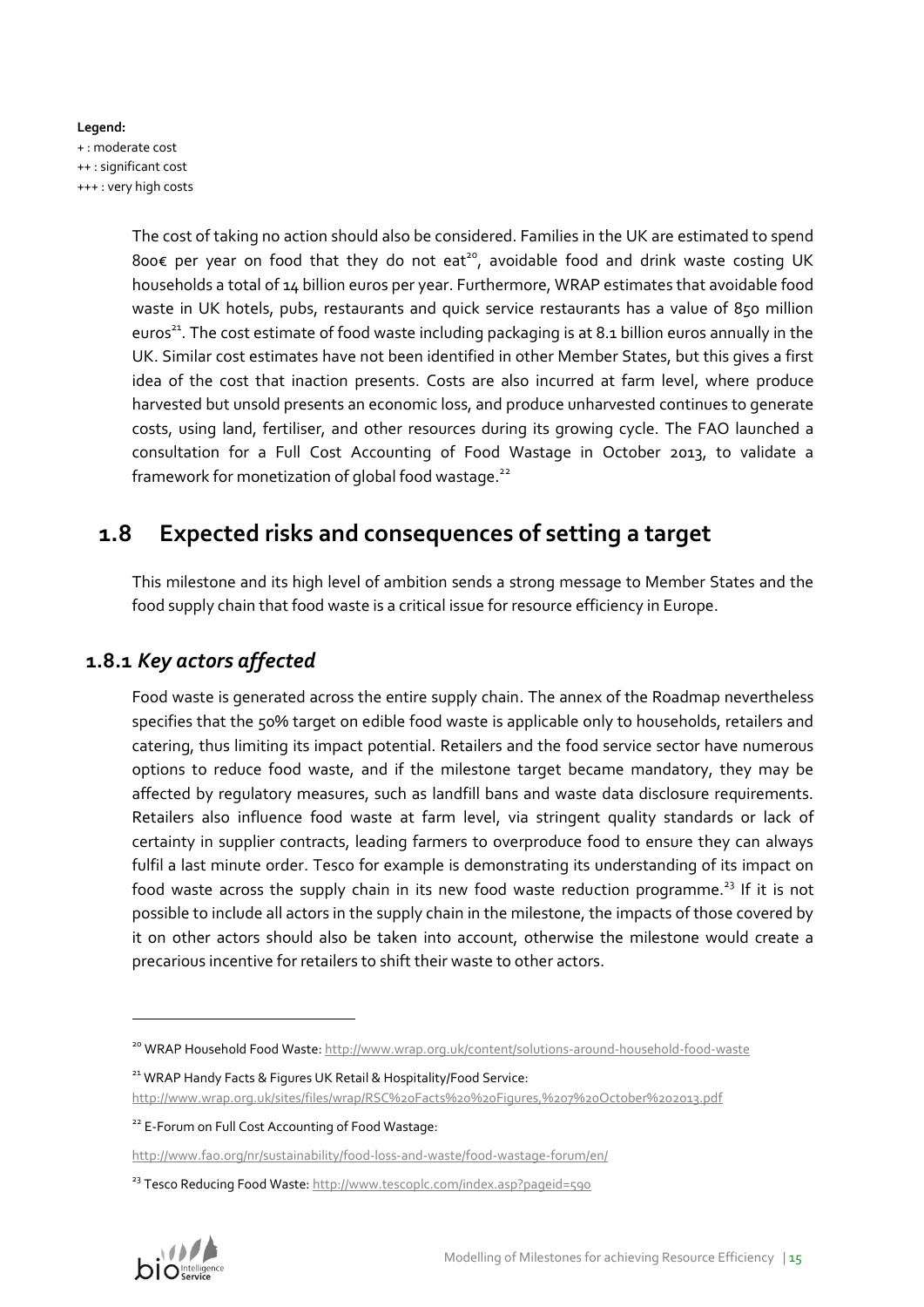Assuming that consumers eat the same quantities and types of food, a reduction of household food waste will lead to a reduction in household expenditure of food and thereby savings. This in the short term will lead to a reduction in demand for food, which will affect retailers and food producers negatively. The savings generated by reducing food waste would in the long-term likely be spent on other products and services. Some consumers might choose to 'trade up' and buy more expensive types of food, e.g. red meat instead of white meat<sup>24</sup>, or organic food instead of conventionally produced food. Other consumers might choose to spend their savings on eating out or on non-food consumption areas. The change in demand will determine how retailers and producers are affected, but the long-term effect will also depend on the ability of retailers and producers to adapt to the change in demand.

A reduction of food waste in retail and in the food service sector will also lead to a reduction in their purchase costs. This in turn will lead to a reduction in demand for food, which in the short term will affect food producers negatively. The cost savings from reduced food waste in retail and food service sector would probably not be spent on other products or services.

Although in both cases food producers seem to be negatively impacted by a potential reduction in demand as a result of reductions in food waste, this would probably be more than compensated by the general overall trend of increasing food demand due to growing global populations and income.

### **1.8.2** *Contribution to reduced environmental impacts*

The food we consume has embedded environmental impacts because of the energy, natural resources used and associated emissions generated throughout their life cycle.<sup>25,26</sup> When food is discarded, all of the embodied energy and resources, as well as related environmental impacts such as GHG emissions, are effectively wasted. When food wastage occurs at a given phase of the food supply chain, three types of impacts must be considered:

- Impacts associated with the end-of-life of the waste;
- **Impacts of the given phase;**

Impacts of the previous phases.

Each phase of the life cycle adds its own environmental impacts. Therefore, the impact of food wastage accumulates along the food chain. In other words, the later a product is lost along the chain, the higher is the 'environmental cost': food processed, transported and cooked that is then wasted at home has a higher impact per kg than low processed food products lost at the farm. This phenomenon was taken into account for the carbon impact calculations only.

<sup>&</sup>lt;sup>24</sup>Omann, I., Friedl, B., Hammer, M. and Pack, A. (2007) The environmental effects of food consumption for different household categories in Austria. Sustainable Europe Research Institute (SERI), Department of Economics and Wegener Center for Climate and Global Change (University of Graz, Austria)

<sup>&</sup>lt;sup>25</sup> European Commission (2006) Environmental Impact of Products (EIPRO): Analysis of the life cycle environmental impacts related to the final consumption of the EU-25.

<sup>&</sup>lt;sup>26</sup> UNEP (2010) Assessing the environmental impacts of consumption and production: priority products and materials. A Report of the Working Group on the Environmental Impacts of Products and Materials to the International Panel for Sustainable Resource Management.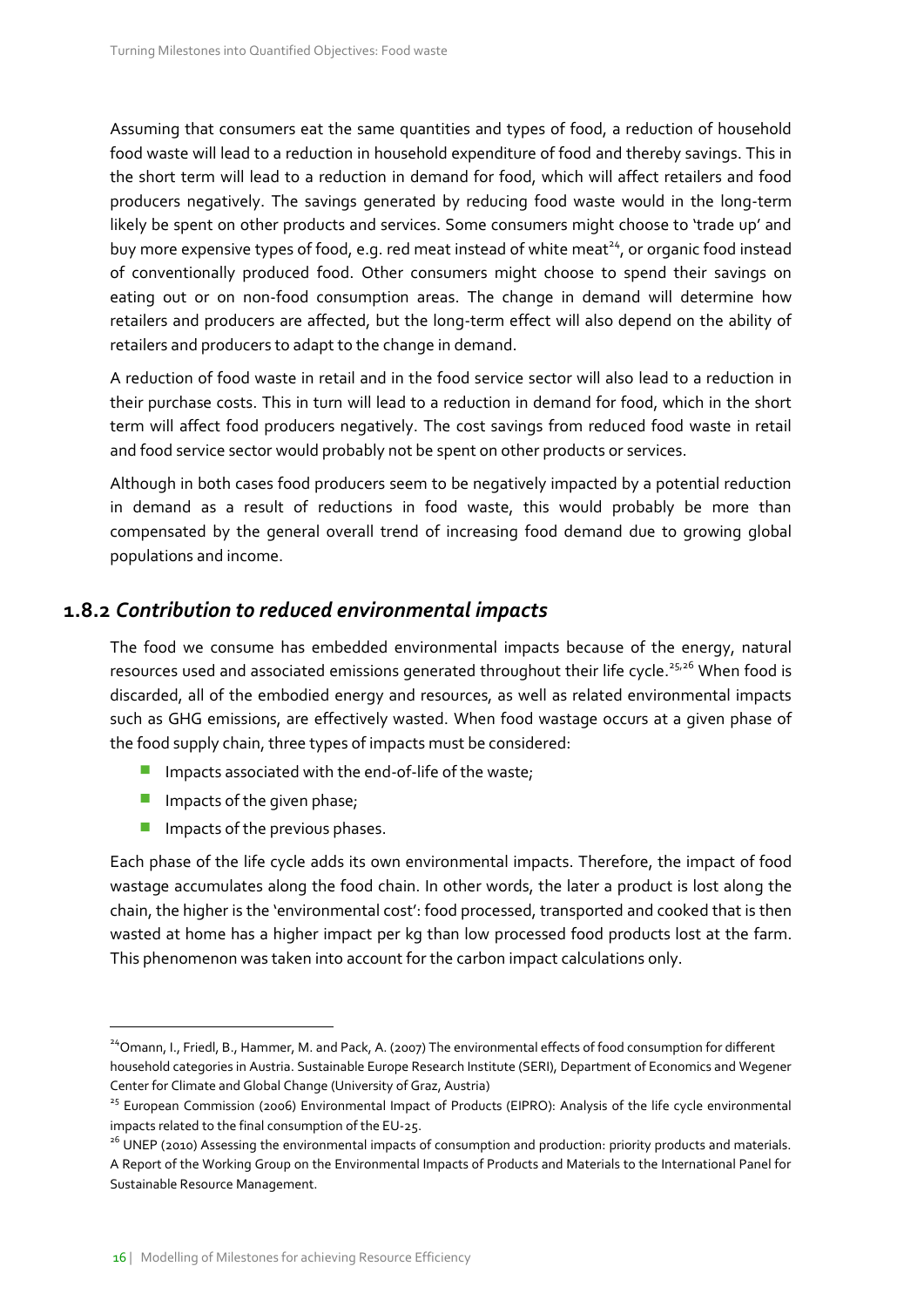The environmental impacts of food wastage in the EU27 have been estimated in Table 3 below using BIO's internal model. The baseline food waste generation data from the 2010 Preparatory Study have been used, as well as impact factors for carbon, water and land emanating from the FAO Global Food Wastage Footprint study<sup>27</sup>. Please note these impact factors cover the Europe region used in the FAO study, which covers all European countries as well as all of Russia. Environmental impacts calculations should always be set in context, and an outline of the methodological decisions made in this estimate are presented in Annex I.

The estimate provides a first indication of where in the life cycle reductions of food wastage would have greatest effect. The consumption phase causes the greatest cumulative carbon impacts compared to other life cycle phases, though impacts of agricultural production are also high (as demonstrated in [Figure 3](#page-16-0) below). Given that the impact factors for carbon, water and land cover wider Europe as well Russia, further analysis would be needed to verify whether the distribution of life cycle impacts is accurate for the EU27.

<span id="page-16-0"></span>

**by life cycle phase for Europe<sup>28</sup>**

**Figure 3: Food wastage and associated environmental impacts** 

<sup>&</sup>lt;sup>28</sup> Based on quantities of food waste in the EU27 and impact factors with geographic representativeness for the Europe area including Russia



<sup>&</sup>lt;sup>27</sup> BIO(2013) FAO Global Food Wastage Footprint[: http://www.fao.org/docrep/018/i3347e/i3347e.pdf](http://www.fao.org/docrep/018/i3347e/i3347e.pdf)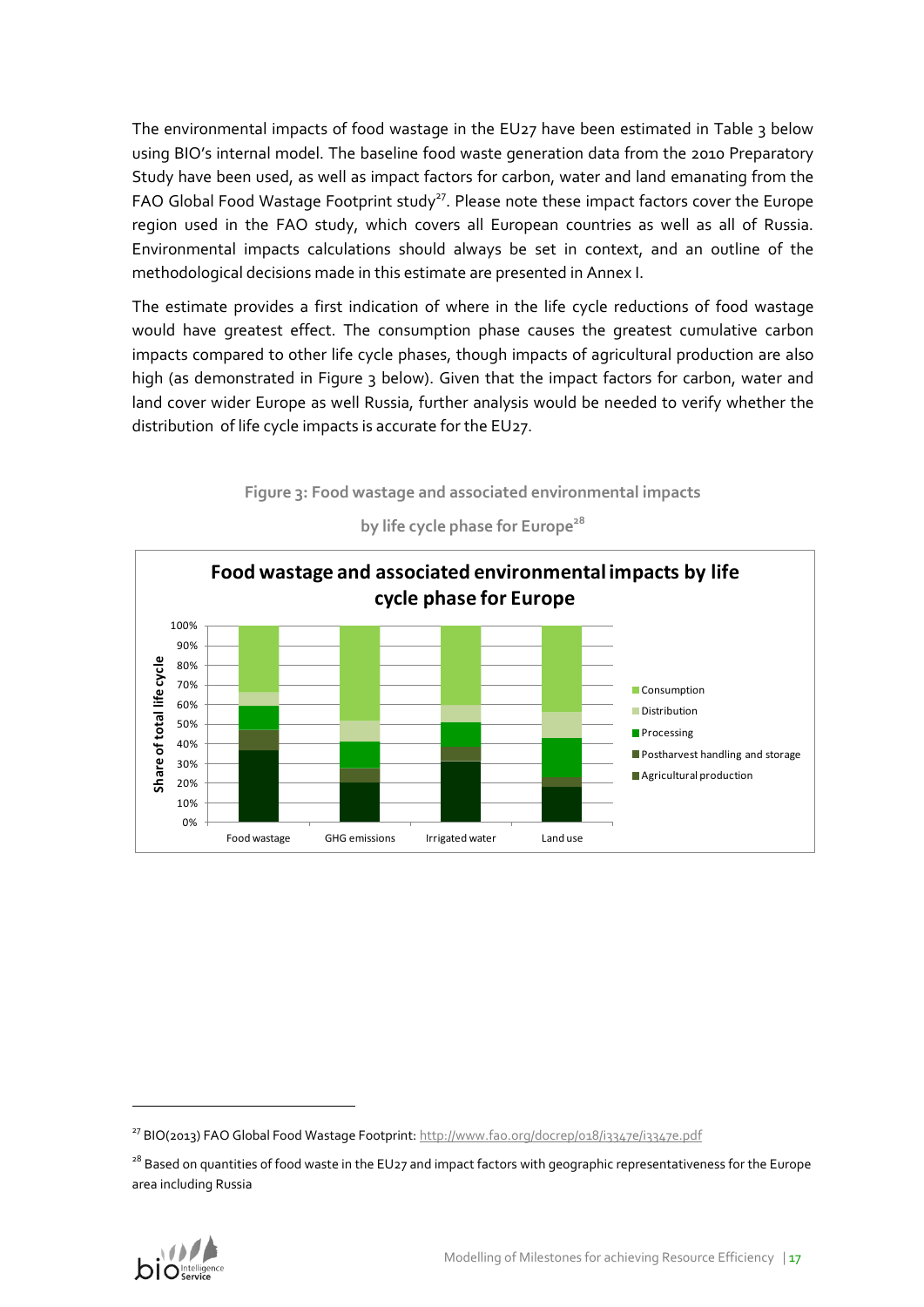|                          | Food                                              |                                                            | Carbon                                                                                     |                                            |                                                             | Water                                |                                      | Land                                 |                                                   |                          |
|--------------------------|---------------------------------------------------|------------------------------------------------------------|--------------------------------------------------------------------------------------------|--------------------------------------------|-------------------------------------------------------------|--------------------------------------|--------------------------------------|--------------------------------------|---------------------------------------------------|--------------------------|
| <b>Sector</b>            | waste<br>volumes<br>estimates<br>$3^{\circ}$ (Mt) | Average<br>impact<br>factor<br>(t CO <sub>2</sub> eq. / t) | Phase of the<br>food life<br>cycle<br>covered                                              | <b>Results</b><br>(Mt CO <sub>2</sub> eq.) | Average<br>impact factor   food life<br>(m <sup>3</sup> /t) | <b>Phase of the</b><br>cycle covered | <b>Results</b><br>(km <sup>3</sup> ) | Average<br>impact factor<br>(ha / t) | <b>Phase of the</b><br>food life<br>cycle covered | <b>Results</b><br>(1000) |
| Manufacturing            | 34.8                                              | 2.20                                                       | Production +<br>Postharvest<br>handling &<br>Processing                                    | 76.3                                       | 78.6                                                        | Production                           | 2.73                                 | 0.44                                 | Production                                        | 15,428                   |
| Retail/Wholesale         | 4.4                                               | 2.74                                                       | Production +<br>Postharvest<br>handling &<br>Processing +<br>Distribution                  | 12.1                                       | 78.6                                                        | Production                           | 0.35                                 | 0.44                                 | Production                                        | 1,968                    |
| Households               | 37.7                                              | 3.56                                                       | Production +<br>Postharvest<br>handling &<br>Processing +<br>Distribution +<br>Consumption | 134.2                                      | 78.6                                                        | Production                           | 2.96                                 | 0.44                                 | Production                                        | 16,736                   |
| Food<br>Service/Catering | 12.3                                              | 3.56                                                       | Production +<br>Postharvest<br>handling &<br>Processing +<br>Distribution +<br>Consumption | 43.7                                       | 78.6                                                        | Production                           | 0.96                                 | 0.44                                 | Production                                        | 5,444                    |
| <b>Total</b>             | 89.2                                              |                                                            |                                                                                            | 266                                        |                                                             |                                      | 7.01                                 |                                      |                                                   | 39,575                   |
| - 10% reduction          | 8.9                                               |                                                            |                                                                                            | 26.7                                       |                                                             |                                      | 0.7                                  |                                      |                                                   | 3.9                      |
| 20% reduction -          | 17.8                                              |                                                            |                                                                                            | 53.3                                       |                                                             |                                      | 1.4                                  |                                      |                                                   | 7.8                      |
| - 50% reduction          | 44.6                                              |                                                            |                                                                                            | 133.3                                      |                                                             |                                      | 3.5                                  |                                      |                                                   | 19.6                     |

|  | Table 3: Environmental impacts of food waste in Europe calculated using the BIO IS model <sup>29</sup> |
|--|--------------------------------------------------------------------------------------------------------|
|--|--------------------------------------------------------------------------------------------------------|



<sup>&</sup>lt;sup>29</sup> Based on quantities of food waste in the EU27 and impact factors with geographic representativeness for the Europe area including Russia

<sup>&</sup>lt;sup>30</sup> BIO Intelligence Service (2010) Preparatory study on food waste across EU27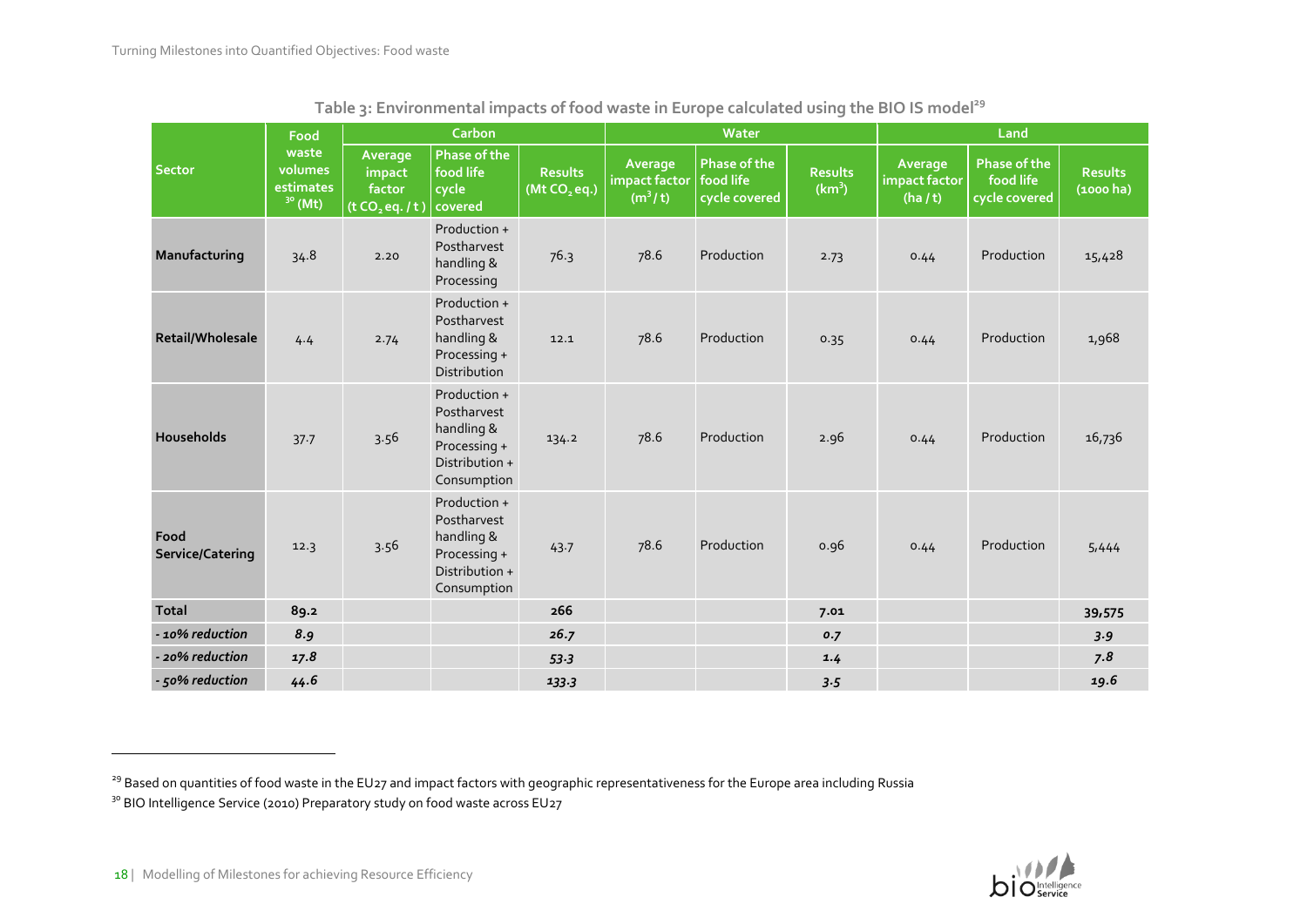A 50% reduction of food waste in the consumption phases would correspond to about 45 million tonnes of food in the EU27. $31$  This amount is more than the total food supply of Spain $32$ . The corresponding reduction in GHG emissions is equivalent to over 55% of total GHG emissions from agriculture in the EU27 in 2011 (461 Mt of  $CO<sub>2</sub>$  eq.)<sup>33</sup>. Halving food waste in households, retailers, and catering in the EU, would free up to almost 200,000 km<sup>3</sup> of agricultural land, or the total amount of agricultural land in Poland.<sup>34</sup> The reduction in water abstraction corresponding to the 50% target is estimated to be about  $3,500$  million  $m^3$ , or more than the total water abstraction in Sweden.<sup>35</sup>

It must be stressed that the calculated impacts (in terms of GHG emissions, blue water consumption and land use) are actually the impacts attributable to a portion of food production/consumption that is equivalent to the volumes of wastes estimated to occur in the EU-27. Thus, impacts quantified here cannot be directly seen as the impacts that would be avoided, if food waste in Europe were to be reduced. An accurate estimation of the avoided impacts would require a consequential analysis taking into account the impacts of a reduction in food waste on food prices and the resultant changes in the quantity and geographic location of food production and consumption, and in the subsequent changes in agricultural practices.

### **1.8.3** *Contribution to economic growth or well-being*

Waste reductions in the retail and catering sectors could generate cost savings for these actors of the chain (although measures for food waste limitation may also have a cost), leading potentially to increased profitability for retailers/caterers or lower prices for consumers. A low food price relative to disposable income is however one of the drivers of the rise of food waste at consumption level in the past decades Parfitt et al[.](#page-2-0) (2010)<sup>4</sup>. As regards waste at consumer level, a WRAP study<sup>36</sup> has shown that cutting all avoidable food waste from households could save  $\epsilon_480$ per household per year. Consumer savings through reduced food wastage may trigger consumers to purchase higher quality (higher priced) food products.

A modelling exercise conducted by  $LEI<sup>37</sup>$  as part of this study compared the relative economic impacts of food waste reductions. The modelling assumed that reduced food waste would lead to reduced demand for food, which in turn would affect agricultural production and food prices. Based on economic theory, the model assumed that any saved expenditures due to a specific type of food waste would be instead used on other (food and non-food) products and services

<sup>&</sup>lt;sup>37</sup> Rutten, M., P. Nowicki, M.-J. Bogaardt and L. Aramyan (2013) Reducing food waste by households and in retail in the EU; A prioritisation using economic, land use and food security impacts. LEI report 2013-035 commissioned by BIO Intelligence Service for the European Commission as part of the project 'Modelling Milestones for achieving Resource Efficiency' (a project under framework contract Env.G.4/FRA/2008/0112 for DG Environment).



<sup>&</sup>lt;sup>31</sup> As this estimate uses food waste data collected in the 2010 Preparatory Study, it covers the EU-27 and not the EU-28  $32$  FAOstat. Food supply for Spain in 2009 – Total Crops Primary Equivalent is 29 Mt + Total Livestock and Fish Primary

Equivalent is 14 Mt. In total food supply: 42 Mt

<sup>&</sup>lt;sup>33</sup> [Eurostat:](file://sbs2003/bio/2012/2012%20CE%20ENV%20SMR%20SR%201202%20Milestones%20for%20achieving%20Resource%20Efficiency/Docs%20de%20travail/Task%203%20-%20Food%20waste/Eurostat) Greenhouse gas emissions by sector [tsdcc210]

 $34$  EEA: CORINE Land Cover. Agricultural area in Poland in 2006: 196,372 km<sup>2</sup>

<sup>&</sup>lt;sup>35</sup> Eurostat: Annual water abstraction by source and by sector [env\_watq2] – Sweden in 2007: 2630 million m<sup>3</sup>

<sup>&</sup>lt;sup>36</sup> WRAP (2009) Household Food and Drink Waste in the UK. Report prepared by WRAP. Banbury.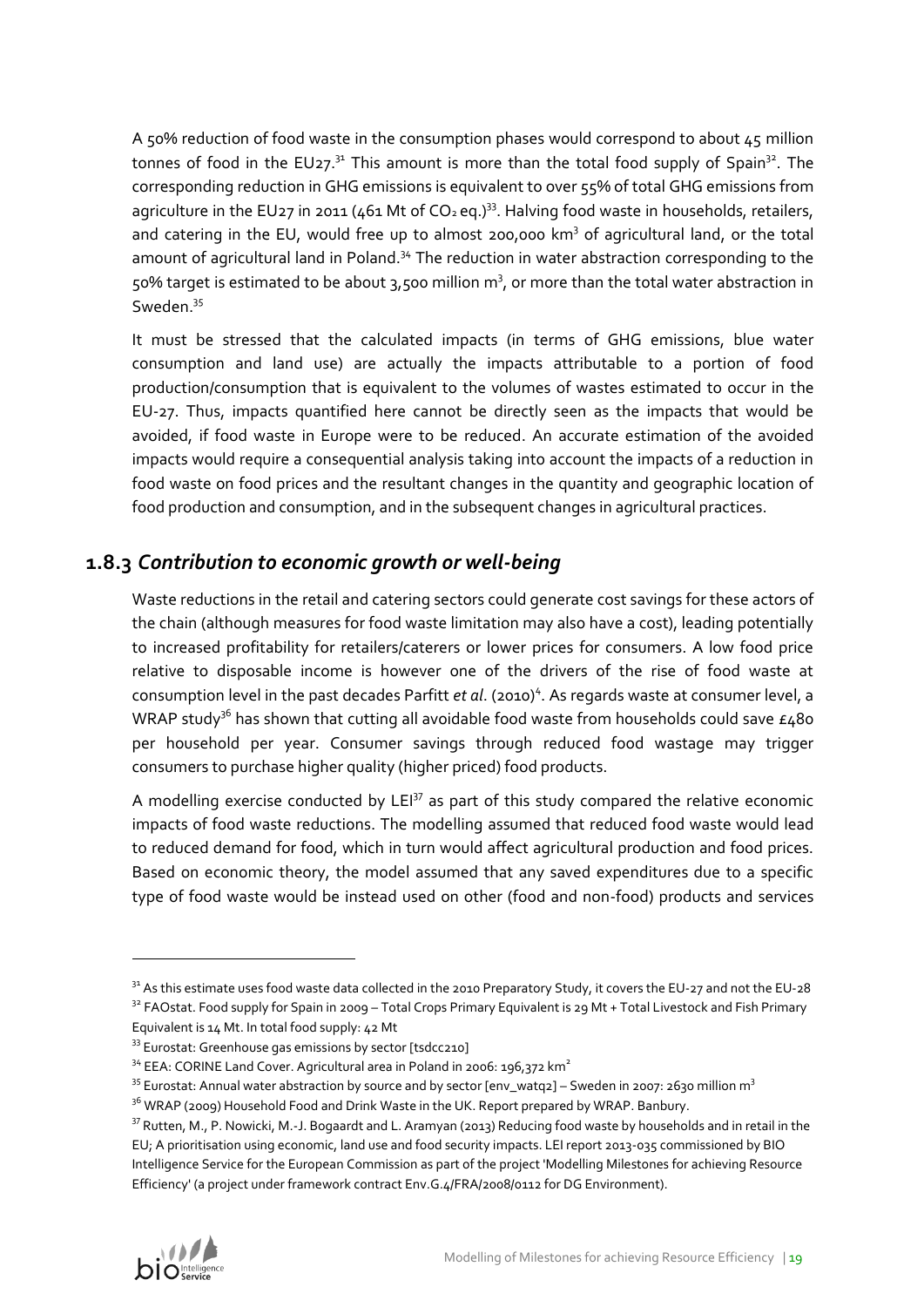equi-proportionally (see [Figure 4](#page-19-0) an[d Figure 5\)](#page-20-0). If incomes were to remain the same, this suggests reduced overall spending on food.

**Reducing CONSUMERS food waste** R **es mone Reducing for the household individual <u>ood wast</u> consume Increase** Ł **Increases demand for Reduces food demand other food demand consumption for other for some types of food areas types of food costs GDP**  $\sim$ **Costs to reduce food**   $\left( -\right)$ price Producer Production **Production** Employment ≺−≯ Land Ś **PRODUCERS**

<span id="page-19-0"></span>**Figure 4: How the economic impacts of food waste are modelled** *(NB! Costs to biowaste treatment and (policy implementation) costs to reduce food waste were not modelled)*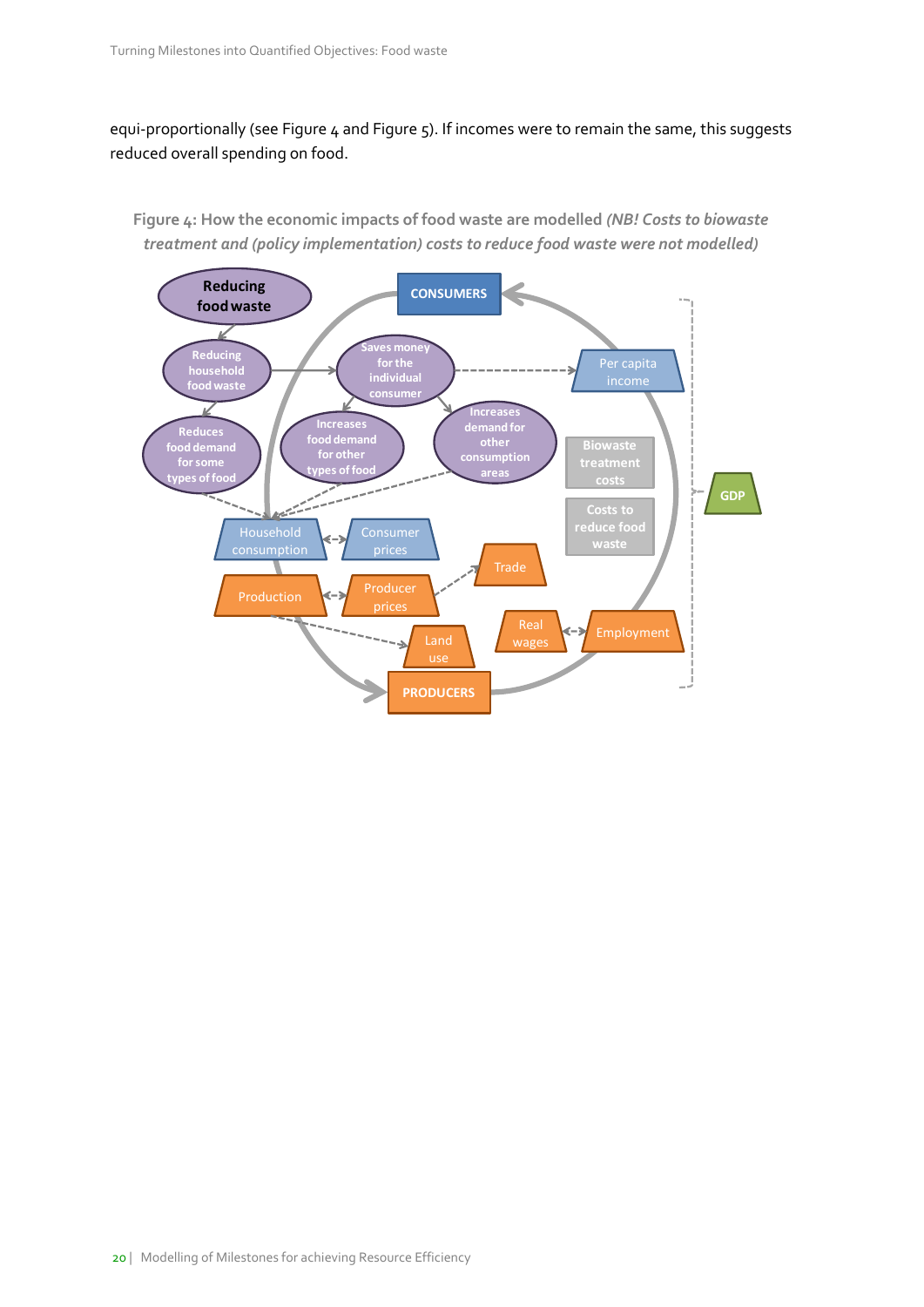

<span id="page-20-0"></span>**Figure 5: How the economic impacts of food losses are modelled** *(NB! Costs to biowaste treatment and (policy implementation) costs to reduce food loss were not modelled)*

Three levels of ambition were modelled to 2020: 30%, 40% and 50% reduction of food waste (NB! these are different from the targets suggested in [Table 1\)](#page-9-0). The results show that the economic, land use and food security consequences of food waste reduction vary depending on the type of food waste reduced. In all cases, the impacts were very small in relation to the baseline (business as usual) scenario in 2020. Using the 40% reduction as point of departure:

- Food prices would generally fall (very slightly), but food security would improve in the EU and the rest of the world.
- **If food waste was reduced in households as well as in the wholesale, retail and** food service sectors, this would lead to a slight overall reduction in GDP (-0.09% compared to a baseline (business-as-usual) scenario for 2020). Intuitively, lower food waste entails lower demand for some food commodities to the benefit of other commodities and overall leads to a slight contraction of the economy, in line with expectations of a more resource-efficient economy.
- Reducing food waste in wholesale, retail and food service sectors only, but not in households, will lead to a slight increase in GDP (+0.006% compared to the baseline GDP in 2020. This is because it decreases costs and increases sales of the aforementioned sectors.
- The economic impacts of food waste depend on which types of food waste are avoided:
	- $\Box$ Reducing household waste of fruits and vegetables also benefits the EU economy slightly in terms of GDP up to

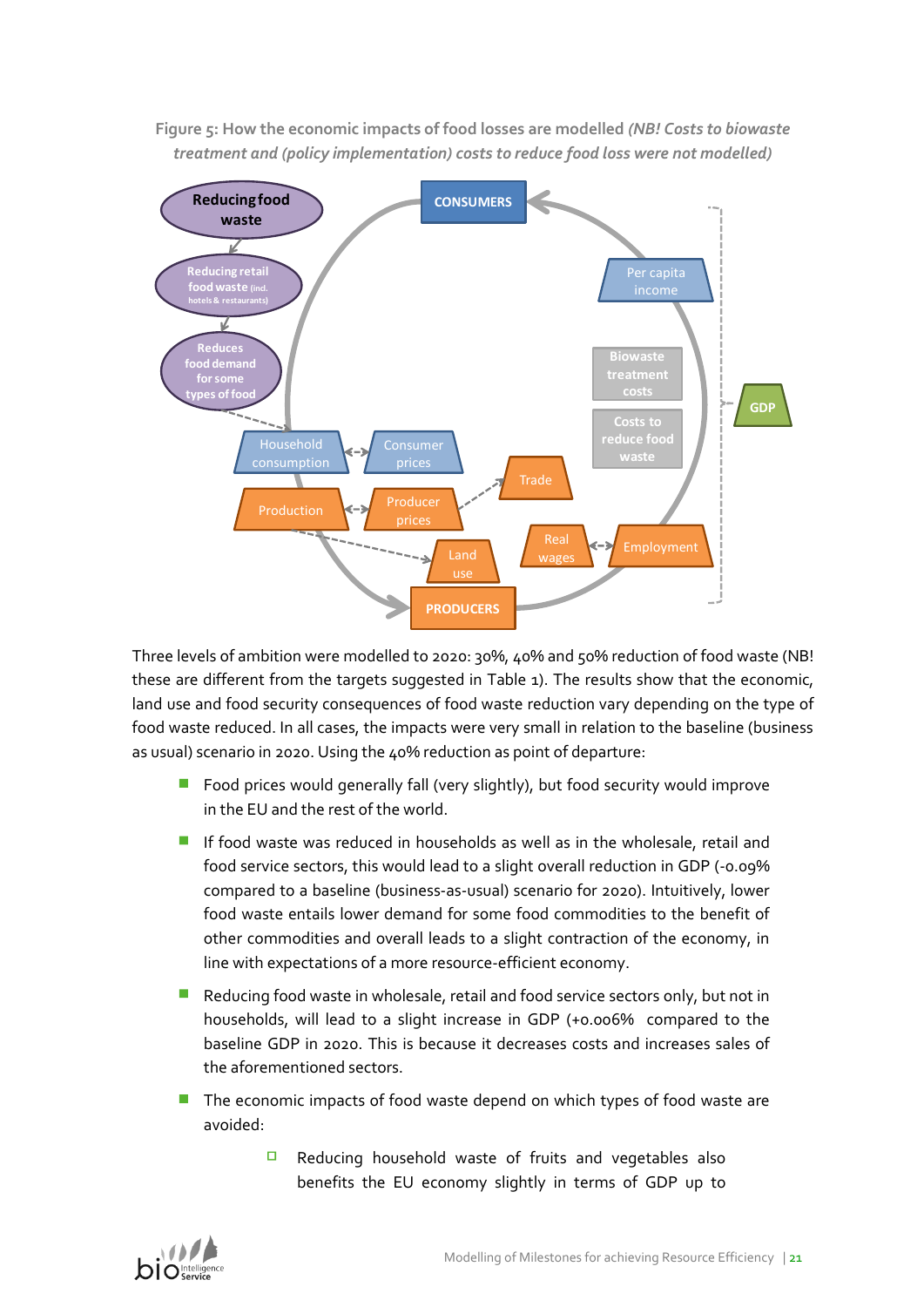2020. This is because a decrease in spending of fruit and vegetables will lead to an increase in spending on other products and services that generate a high value added;

- $\Box$ Reducing household waste of vegetable oils and fats, and fish minimises GDP losses in the EU as these sectors are relatively less important in size compared to other sectors in the EU economy;
- $\Box$ Reducing household food waste of animal-based products (meat and dairy) will lead to the greatest decrease in GDP compared to other commodities, due to relatively strong links with other, e.g. livestock and feed, sectors in the economy.
- Reducing food waste will reduce land demand marginally (approximately 1.6% of EU agricultural lands in 2020). Reducing household waste of dairy products and red and white meat sectors, as well as fruits and vegetables (where household waste volumes are high) provide the greatest potential for reducing land demand in the EU.

While the modelling only looked to 2020, in the longer term (e.g. 2050 and beyond), GDP will always benefit through reduced food waste and thus increased efficiency in the supply chain.

A comparison of the impacts of reducing food waste with those of shifting to a healthier diet with lower consumption of animal-based products was also considered. While both will lead to a reduction in GDP, a healthier diet has a less negative impact on GDP, and will save more land (impacts on land use being likely to be predominantly outside of the EU). These findings therefore suggest that waste reductions in EU should be accompanied with a sustained long-term behavioural change towards a healthy diet, as this has a lower cost in terms of GDP while offering greater land use-related improvements.

A study similar to the LEI modelling investigated the agricultural and economic effects of adoption of healthy diet recommendations in the UK , using 2004 data, also finding that reductions in the consumption of food from animal sources (in line with WHO guidelines) resulted in minor changes to GDP (up to -0.04% loss).  $38$  The study mentioned that if diets matched nutritional guidelines, 70,000 premature deaths would be prevented each year in the UK, representing a saving of £20 billion (€23 billion) to the health services<sup>39</sup>. The socioeconomic benefits of a healthy diet could even be greater, if the indirect costs of lost

<sup>&</sup>lt;sup>38</sup> Lock, K., R.D. Smith, A.D. Dangour, M. Keogh-Brown, G. Pigatto, C. Hawkes, R.M. Fisberg and Z. Chalabi (2010) Health, agricultural, and economic effects of adoption of healthy diet recommendations. The Lancet, Volume 376, Issue 9753, pp 1699 - 1709.

 $39$  HM Government (2008) Food matters: towards a strategy for the  $21<sup>st</sup>$  century. London: Cabinet Office.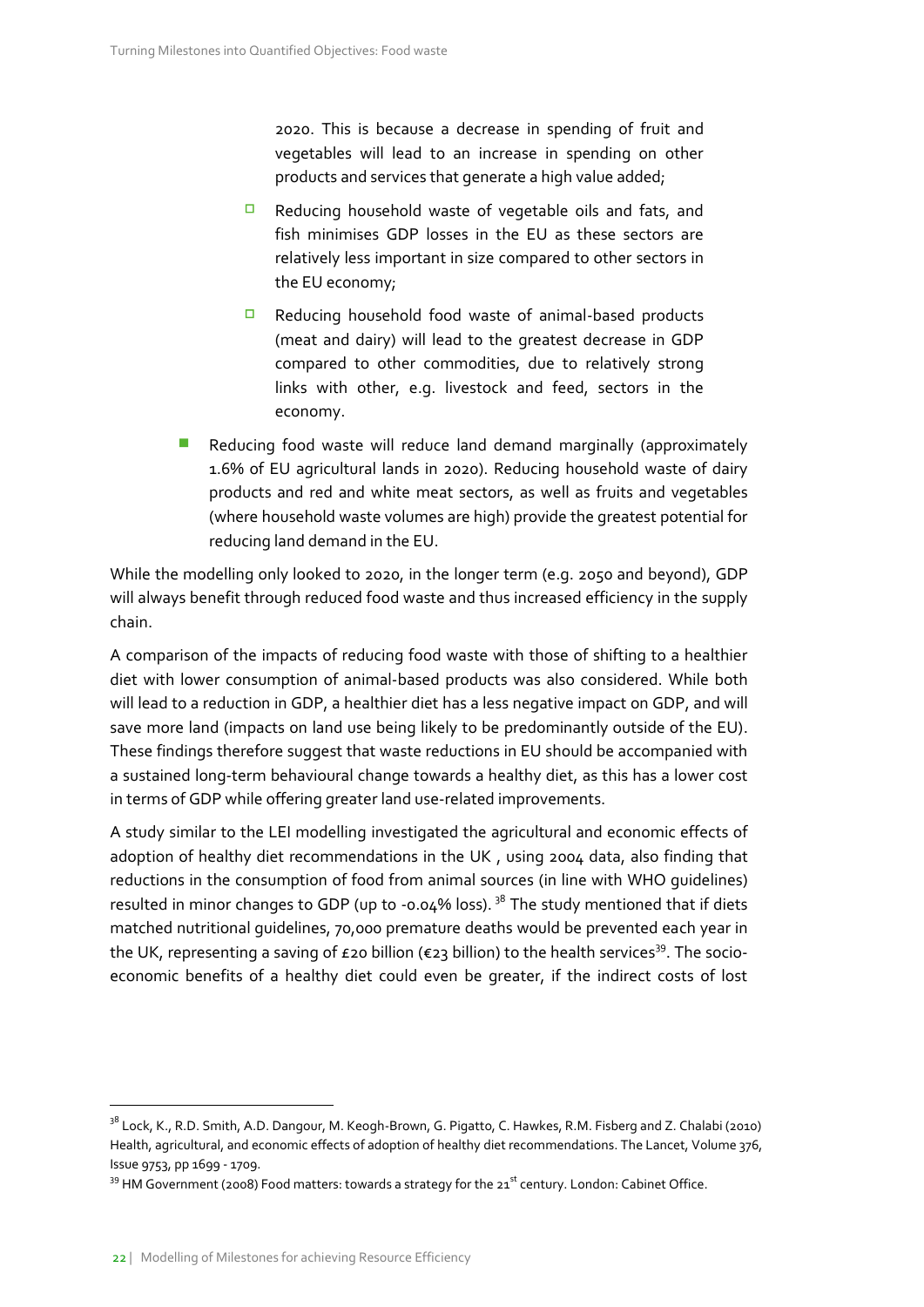productivity through absenteeism from work due to diseases related to unhealthy diets are considered<sup>40</sup>.

In another study $41$  on adopting a healthy diet in Canada, the macro-economic modelling again showed that negative losses to GDP would occur if meat consumption was reduced. Only in the case of reducing meat consumption and simultaneously increasing the consumption of vegetables, fruits, dairy products and grains would there be a minor positive benefit to the economy (0.09% increase of GDP).

A study<sup>42</sup> yet to be published by WRAP came to a different result regarding the impacts of reducing food waste. The study suggests that consumers may find ways to waste less food without changing either their overall expenditure on food or the quantity eaten. Although the amount of food purchased is reduced because less food is wasted, consumers 'trade up' towards higher price foods to the extent that they maintain their current spending on food. In this scenario, the effects on the economy might be even less notable.

### **1.8.4** *Links with other milestones*

- **Sustainable production because environmental impacts of food waste could be** limited if consumer have access to more sustainable food products;
- Turning waste into a resource because environmental impacts of food waste could be limited if food waste streams are dealt with more sustainable practices. This milestone calls for absolute reductions in waste generation per capita, in which food waste reduction can play a role. The separate collection of food waste furthermore enables composting and anaerobic digestion, among options for valorisation that are environmentally preferable to landfilling.

## **1.8.5** *Risk of the milestone being counter-productive*

A major risk of this milestone, regardless of the level of ambition set, is its focus on only the downstream phase of the food supply chain. Waste (not loss) is generated at every phase from farm to fork, not only at the point of consumption. It is estimated that in the UK for example, 30% of vegetable crops are never harvested $43$ , because it is not sufficiently profitable to do so or because they do not meet buyer-imposed aesthetic standards. Comparatively little is known about food waste at the agricultural phase of the food supply chain and its exclusion from the milestone misses an opportunity to support greater understanding and reduction of food waste overall.

Furthermore, the food supply chain functions as an interactive ecosystem. Food waste is already shifted significantly between sectors, in the distribution chain through refusals to

<sup>&</sup>lt;sup>42</sup> WRAP (forthcoming) The economics of food waste. Prepared by Fathom Financial Consulting.



<sup>&</sup>lt;sup>40</sup> Dube, L, J. Beauvais, P.J. Thomassin, D. Sparkling (2009) Building Convergence: Toward an Integrated Health and Agri-Food Strategy for Canada. The Canadian Agri-food Policy Institute.

<sup>&</sup>lt;sup>41</sup> Mukhopadhyay, K. and Thomassin, P.J. (2012) Economic impact of adopting a healthy diet in Canada. Journal of Public Health, Volume 20, Issue 6, pp 639-652.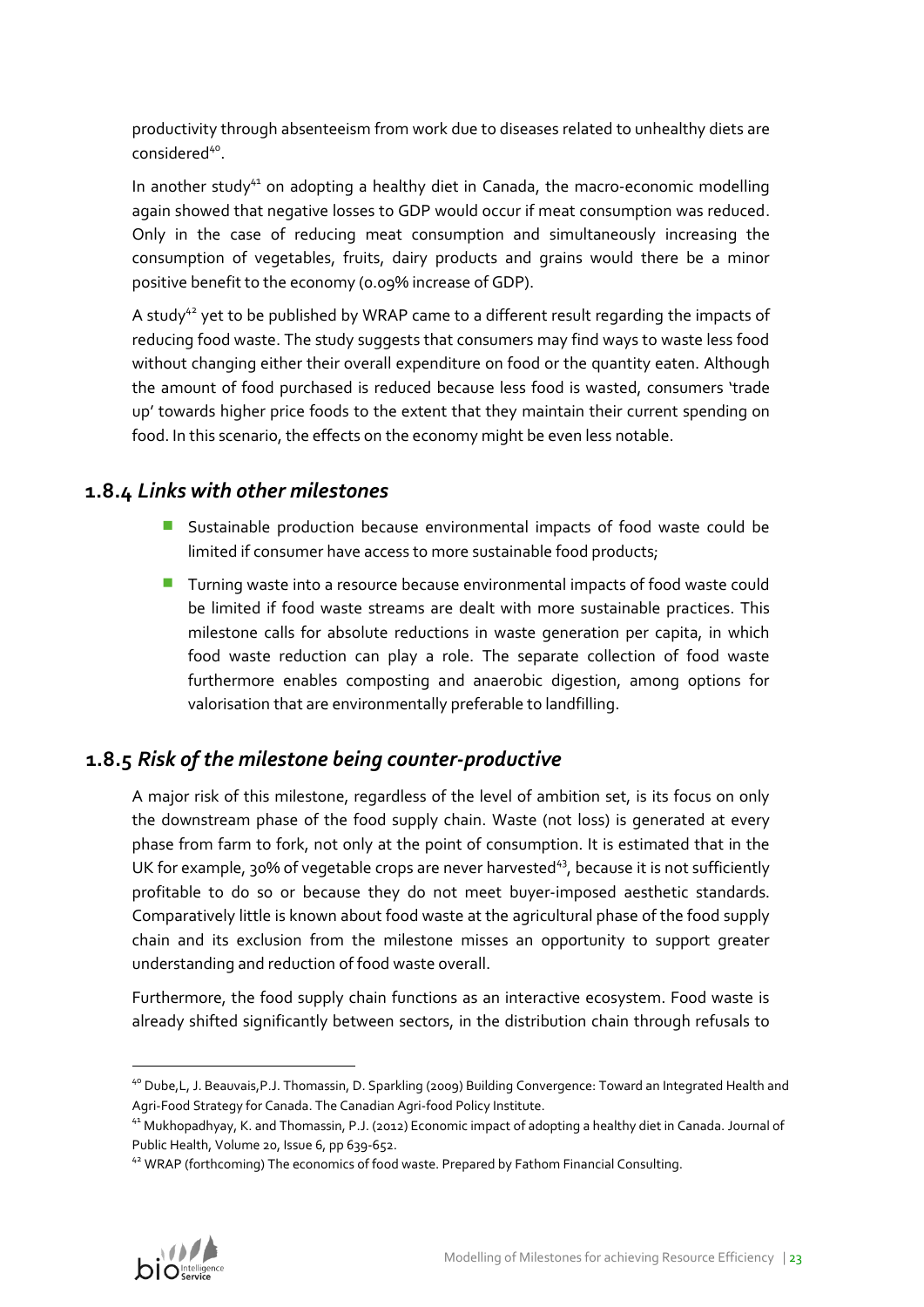accept stock too close to its use by date and by encouraging consumers to buy more than they need through two for one offers. The focus of the milestone on retail, catering and households presents a significant risk that food waste generated in these sectors will be shifted upstream, to distributors, processors, manufacturers and to farmers, threatening its overall objective of halving the disposal of edible food waste in the EU.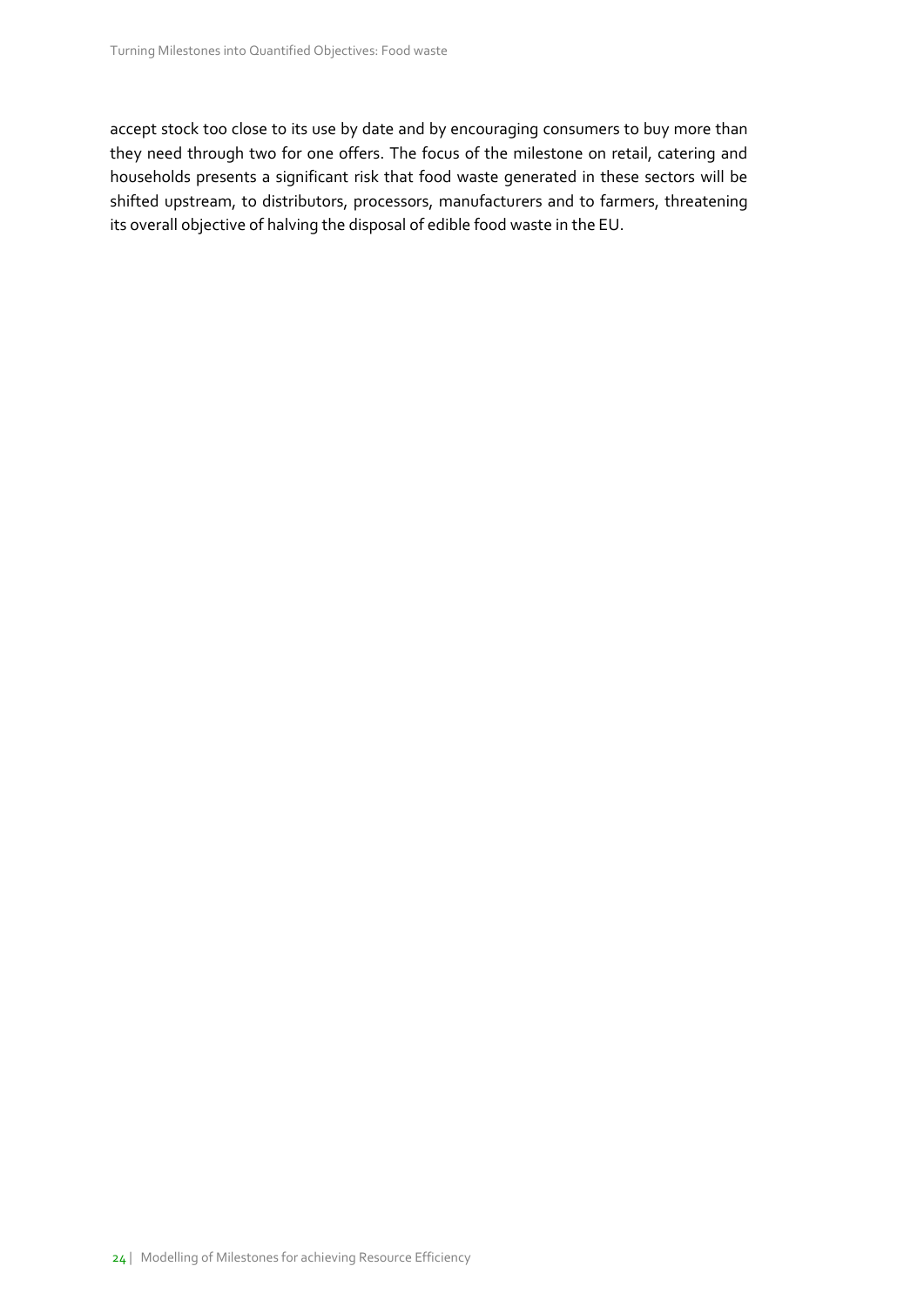# Annex I: Quantitative assessment of environmental impact of food waste

The calculation model used here for quantifying the environmental impacts of food waste in the EU27 is based on several equations, which are multiplications of activity data (i.e. food waste volumes) and specific factors (i.e. carbon, water and land impact factors). The model covers distinct types of food products representing most of the food consumed globally. For each type of food product, specific factors were used to characterise their impacts in each life cycle phase.

The estimates used for food waste arisings in Europe and the key methodological choices for the calculation of the impact factors are presented below.

### **Food waste volumes**

The Preparatory Study on food waste<sup>44</sup> estimated, based on 2006 EUROSTAT data and other available data, that overall 89 Mt of food waste are generated every year in the EU<sup>45</sup>. In its scenario 2, the preparatory study further disaggregated this figure between:

- **Manufacturing 34.8 Mt**
- Retail/Wholesale 4.4 Mt
- Households 37.7 Mt
- Food Service/Catering 12.3 Mt

### **Carbon footprint**

### *Presentation of the indicator*

The carbon footprint of a food product is the total amount of greenhouse gases (GHG) emitted throughout the life cycle of that product, expressed in kg or tonnes  $CO<sub>2</sub>$  eq. This encompasses all GHG emissions of the agricultural phase – including the emissions related to the production and transport of all inputs, as well as the emissions due to on-farm energy use and non-energy related emissions (such as  $CH<sub>4</sub>$  and N<sub>2</sub>O) from soils and livestock. The carbon footprint also includes the GHG emissions related to the processing of food, delivery to a point of sale or use location and to the consumption as well as emissions from waste disposal.

As mentioned previously, the later a product is lost or wasted along the supply chain, the higher the 'environmental cost'. This is taken into account in the calculation model for the quantification of climate impacts.

<sup>&</sup>lt;sup>45</sup> Agricultural food waste is not included in the scope of this estimate



<sup>44</sup> BIO Intelligence Service (2010) Preparatory study on food waste across EU27. Available at:

[http://ec.europa.eu/environment/eussd/pdf/bio\\_foodwaste\\_report.pdf](http://ec.europa.eu/environment/eussd/pdf/bio_foodwaste_report.pdf)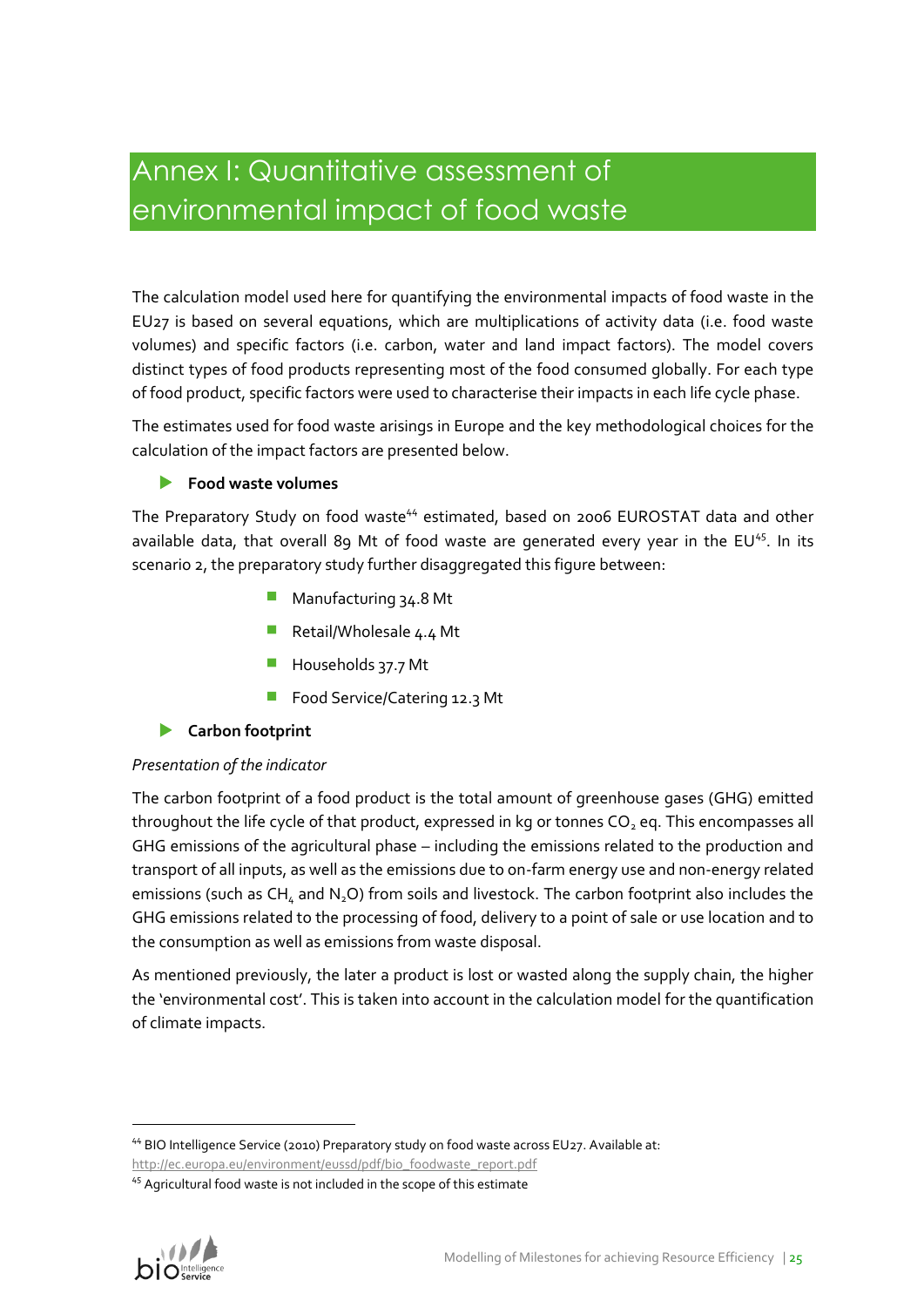#### *Methodological choices in BIO IS model*

**Production phase –** Impact factors of the production phase are adapted from published LCAs and life cycle inventory (LCI) databases covering major food commodities (crop, livestock, fish & seafood). Emissions due to land use change are not accounted for in the model since this issue is tackled only in a fraction of the currently available LCA data sources.

**Postharvest handling & Processing –** Regarding postharvest handling, the model focuses on emissions due to the transport between the farm and the processing/storage facilities. Concerning processing, energy use is often one of the major sources of environmental impacts. The modelling therefore focuses on energy consumptions issues.

**Distribution –** Food retailing encompasses a large diversity of systems characterised by low or high degree of complexity. In the BIO IS model, a simplified description of the food retail sector is proposed. It makes a distinction between:

- **the 'modern' retailing sector (hypermarkets, supermarkets, convenient store** chains, etc.). This is the main retailing type in Europe. The modelling includes the energy consumed in the stores for lighting, heating and cooling systems, the energy consumed (electricity) by freezers and refrigeration appliances, refrigerants consumed – including refrigerant leakage, and transportation of the products from warehouses to the stores.
- $\blacksquare$  the 'traditional' retailing sector (e.g. local markets, short distribution channels, etc.). In this case, the main impacts are related to transportation.

**Consumption –** It is considered in the model that the GHG emissions are related to energy used to cook and/or store the food in a fridge or a freezer.

**End of life** – The model is based on municipal solid waste disposal routes – i.e. landfill, compost and incineration. It must be underlined that waste management systems can provide indirect GHG savings due to energy generation (for instance, landfill gas or combustion energy can be used to produce electricity and/or steam). Such potential credits are not accounted in for in the present modelling.

### **Blue water footprint**

### *Presentation of the indicator*

The concept of water footprint developed by the Water Footprint Network (WFN) addresses the issue of water consumption. It defines the water footprint of a product as the total volume of fresh water that is used directly or indirectly to produce the product. Under the WFN definition, a water footprint consists of three indicators that measure different sorts of water appropriation: 'blue' (surface or ground) water, 'green' (rain) water and 'grey' (waste) water.

#### *Methodological choices in BIO IS model*

Recent work on the global water footprint of human activities or specific country studies demonstrates the major role played by agriculture. It indicates that consumption of agricultural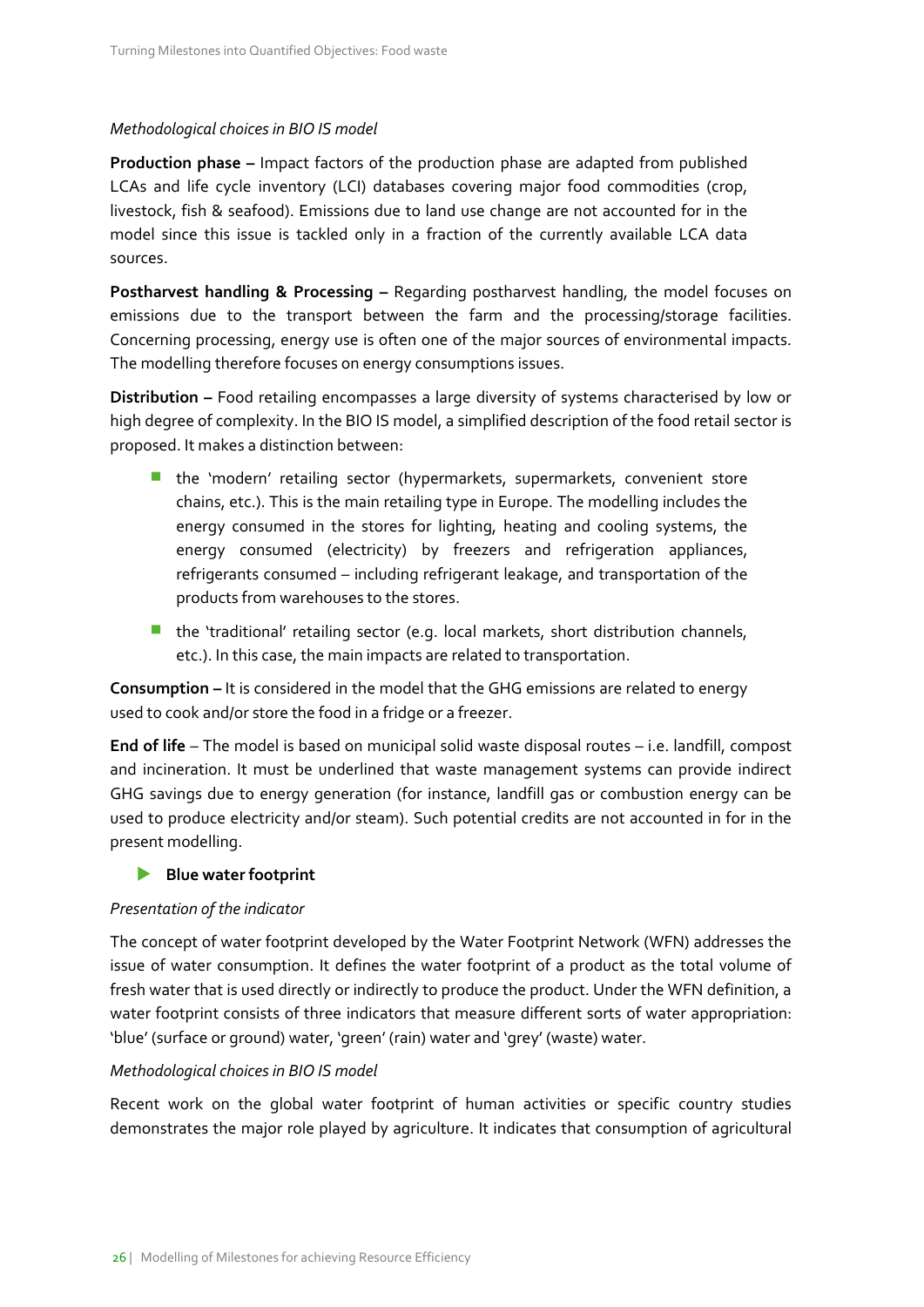products is responsible for 92% of global fresh water consumption<sup>46</sup>. Therefore, the model focuses on the agricultural production phase.

Blue water in agriculture corresponds to irrigation water taken from ground or surface water. The blue water footprint is used in the model as a proxy for the fresh water depletion impacts of food waste. In addition, it should be mentioned that the water footprint for fish and seafood is not taken into account in the model.

### **Land use**

### *Presentation of the indicator*

Land occupation describes the surface of land necessary to produce foodstuffs, i.e. cropland and grassland. The BIO IS model calculates the amount of land used to produce uneaten food because of waste. Land (and particularly agricultural land) can be seen as a limited natural resource with a number of competing uses (e.g. agriculture, buildings, roads).<sup>47</sup> The land occupation indicator is expressed in hectares (ha).

### *Methodological choices in BIO IS model*

It should be noted that the land use factor for wild fish catches is not accounted for as such products do not require agricultural land. In some aquaculture productions systems, fish can be fed with feeds made from agricultural products. However, the land occupation factor related to aquaculture is also not accounted for in the model due to lack of data.

The estimate of the environmental impacts of food wastage in the EU27 is presented on p19 of this document.

<sup>47</sup> Mattila, T., Helin, T. & Antikainen, R. (2011) Land use indicators in life cycle assessment. The International Journal of Life Cycle Assessment, 17(3), pp.277–286.



<sup>&</sup>lt;sup>46</sup> Hoekstra, A.Y. & Mekonnen, M.M. (2012) The water footprint of humanity. Proceedings of the National Academy of Sciences of the United States of America, 109(9), pp.3232–7.